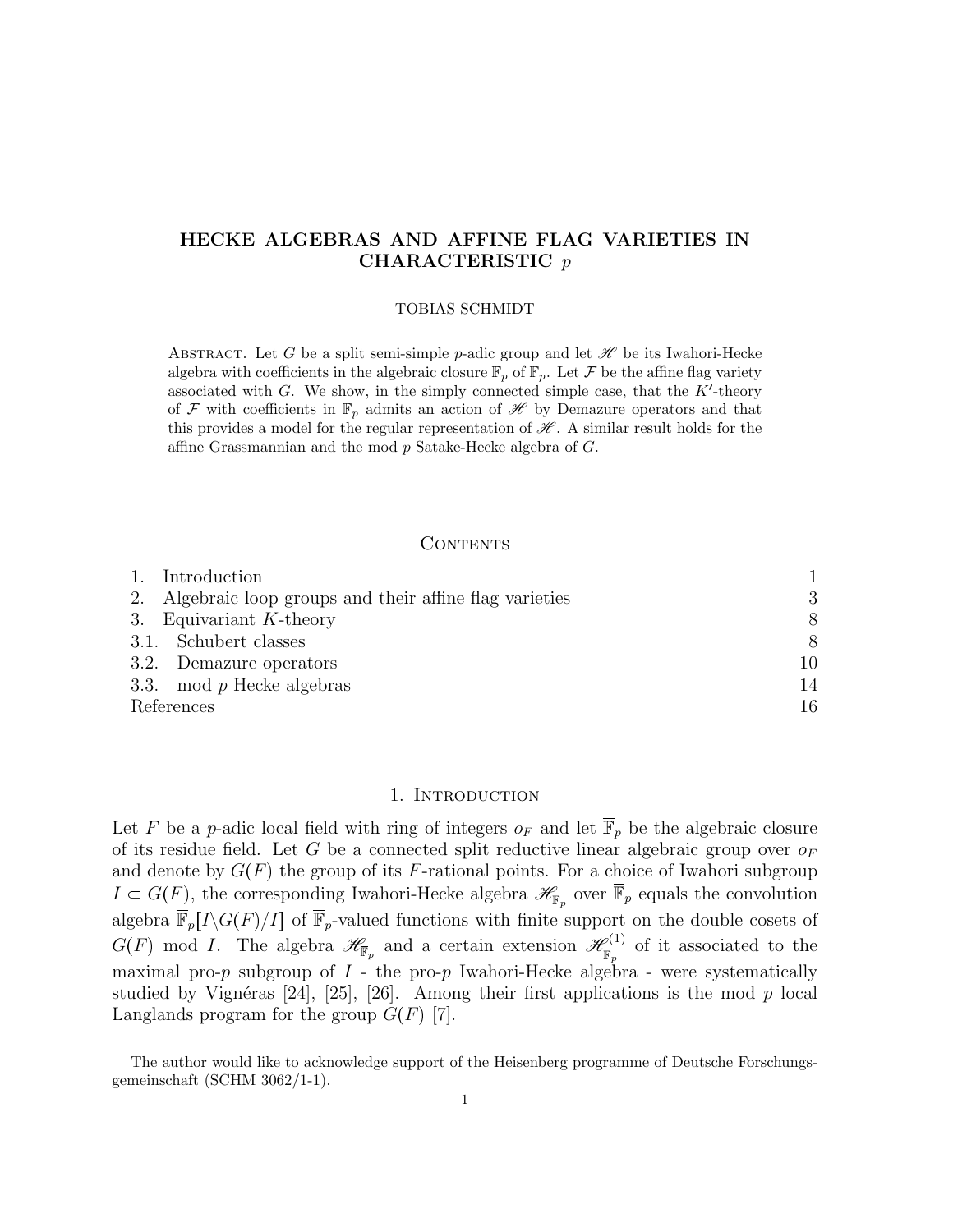## $\begin{tabular}{c} 2 \\ \hline \end{tabular} \begin{tabular}{c} \bf 2 \\ \bf 1 \\ \bf 2 \\ \end{tabular} \begin{tabular}{c} \bf 2 \\ \bf 3 \\ \bf 4 \\ \bf 5 \\ \bf 6 \\ \bf 7 \\ \bf 8 \\ \bf 9 \\ \bf 10 \\ \bf 11 \\ \bf 12 \\ \bf 13 \\ \bf 14 \\ \bf 15 \\ \bf 16 \\ \bf 17 \\ \bf 18 \\ \bf 19 \\ \bf 19 \\ \bf 10 \\ \bf 10 \\ \bf 11 \\ \bf 13 \\ \bf 18 \\ \bf 19 \\ \bf 19 \\ \bf 10 \\ \bf 13 \\ \bf$

In this note we only deal with  $\mathscr{H}_{\overline{\mathbb{F}}_p}$  and realize it as an equivariant algebraic K-theory with mod p coefficients of the affine flag variety  $\mathcal F$  of  $G$ . We view this result as a first step to analyze the geometry of the algebras  $\mathscr{H}_{\overline{\mathbb{F}}_p}$  and  $\mathscr{H}_{\overline{\mathbb{F}}_p}^{(1)}$  $\frac{\phi^{(1)}}{\mathbb{F}_p}$ . In particular, we hope that the geometry of affine Springer fibres in  $\mathcal{F}$  [6] will eventually shed a light on the representation theory of these algebras, in analogy to the classical case of the finite complex flag variety [13]. We also note that the occurence of affine geometry in the mod p setting can be viewed as a consequence of the failure of the Bernstein presentation for the algebras  $\mathscr{H}_{\mathbb{F}_p}$ and  $\mathscr{H}^{(1)}_{\overline{\mathbb{F}}}$  $\frac{\mathcal{O}(1)}{\mathbb{F}_p}$  [25].

To give more details about the present article, let us assume that  $G$  is in fact simply connected semisimple and simple. Let  $k$  denote either the algebraic closure of  $F$  or the algebraic closure of the residue field of  $o_F$ . We denote the base change of G to k by the same letter. Let  $T \subset G$  be a split maximal torus defined over  $o_F$ . We choose an Iwahori subgroup  $\mathcal{B} \subset G(k[[t]])$  whose projection to  $G(k)$  contains T and let

$$
\mathcal{G} = G(k((t)))/G(k[[t]]) \text{ resp. } \mathcal{F} = G(k((t)))/\mathcal{B}
$$

be the affine Grassmannian resp. the affine flag variety of  $G$  over  $k$ . They are ind-schemes whose structure can be defined through the increasing union of Schubert varieties  $S_w$ indexed by elements w in the algebraic cocharacters  $\Lambda$  of T resp. in the affine Weyl group W of G. By definition,  $S_w$  equals the closure of the B-orbit through  $w^*$  and has a natural structure as finite dimensional projective variety over k. Let  $\tilde{T}$  be the extension of  $T$  by the 'turning torus'  $\mathbf{G}_m$  (which corresponds to the derivation element d in the Kac-Moody setting). Then T acts on  $\mathcal G$  and  $\mathcal F$  and preserves the stratification into Schubert varieties. Denote by  $K'_{\tilde{T}}(S_w)$  the Grothendieck group of  $\tilde{T}$ -equivariant coherent module sheaves on  $S_w$  and put  $\mathbb{K}'_{\tilde{T}}(\cdot) := K'_{\tilde{T}}(\cdot) \otimes \overline{\mathbb{F}}_p$ . We define

$$
\mathbb{K}'_{\tilde{T}}(\mathcal{F}) := \varinjlim_{w} \mathbb{K}'_{\tilde{T}}(S_w)
$$

and show that the Schubert classes  $[\mathcal{O}_{S_w}]$  provide an  $\overline{\mathbb{F}}_p[\tilde{T}]$ -basis for  $\mathbb{K}'_{\tilde{T}}(\mathcal{F})$ . Here,  $\overline{\mathbb{F}}_p[\tilde{T}]$ denotes the ring of algebraic functions on  $\tilde{T}$  over  $\overline{\mathbb{F}}_p$ . The analogous result holds for  $\mathcal{G}$ . Letting  $\pi : \mathcal{F} \to \mathcal{G}$  denote the projection, the pull-back<br> $\pi^* : \mathbb{K}'_{\tilde{\mathcal{T}}}(\mathcal{G}) \hookrightarrow \mathbb{K}'_{\tilde{\mathcal{T}}}(\mathcal{F})$ 

$$
\pi^*:\mathbb{K}'_{\tilde{T}}(\mathcal{G})\hookrightarrow \mathbb{K}'_{\tilde{T}}(\mathcal{F})
$$

is a  $\overline{\mathbb{F}}_p[\tilde{T}]$ -linear injection whose image can be described explicitly. To each simple affine reflection s corresponds a smooth Bruhat-Tits group scheme  $P_s$  over  $k[[t]]$  with connected fibres and with corresponding partial affine flag variety  $\mathcal{F}_s$ . The projection  $\pi_s : \mathcal{F} \to \mathcal{F}_s$ is a P<sup>1</sup>-bundle. One obtains a Demazure operator  $D_s := \pi_s^* \pi_{s*}$  on  $\mathbb{K}'_{\tilde{T}}(\mathcal{F})$  in analogy to the classical case of the finite flag variety treated in [3]. The operators  $D_s$  satisfy braid relations and quadratic relations which are exactly the ones appearing in the Iwahori-Matsumoto presentation of  $\mathscr{H}_{\overline{\mathbb{F}}_p}$ . The latter is described in terms of the  $\overline{\mathbb{F}}_p$ -basis given by the characteristic functions  $\tau_w$  of the double cosets IwI in the classical way [11], however in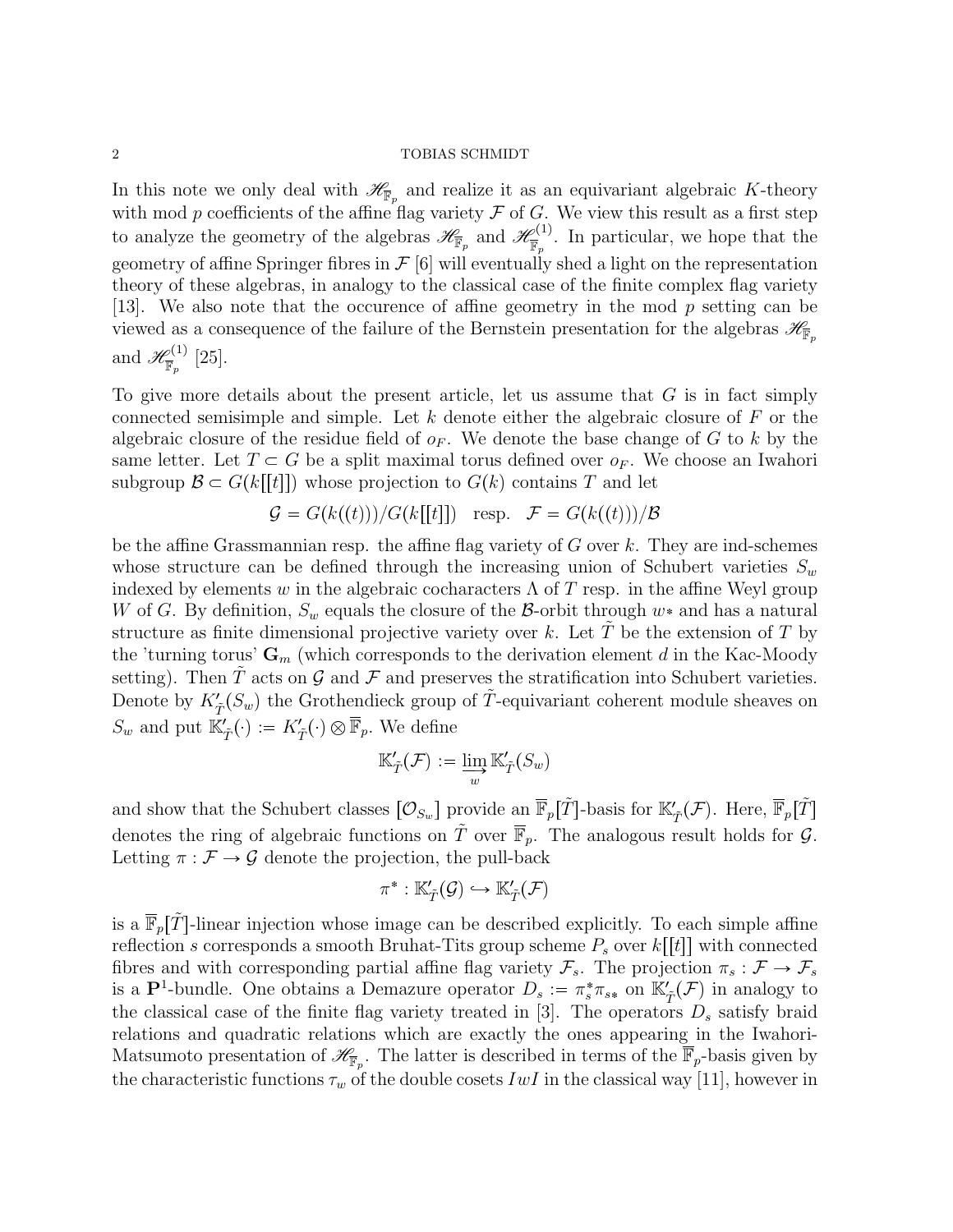our situation, the parameters satisfy  $q_s = 0$  for all s, since  $\overline{\mathbb{F}}_p$  has characteristic p. Letting  $\tau_s$  act through  $D_s$  therefore turns  $\mathbb{K}'_{\tilde{T}}(\mathcal{F})$  into a right module over  $\mathscr{H}_{\overline{\mathbb{F}}_p[\tilde{T}]} = \mathscr{H}_{\overline{\mathbb{F}}_p} \otimes \overline{\mathbb{F}}_p[\tilde{T}].$  In this situation, our main result says that mapping the function  $(-1)^{\ell(w)}\tau_w$  to the Schubert class  $[O_{S_w}]$  for each w induces an isomorphism

$$
\mathscr{H}_{\overline{\mathbb{F}}_p[\tilde{T}]} \stackrel{\simeq}{\longrightarrow} \mathbb{K}'_{\tilde{T}}(\mathcal{F})
$$

as right  $\mathscr{H}_{\overline{\mathbb{F}}_p[\tilde{T}]}$ -modules. Here,  $\ell$  denotes the length function on W. Finally, specialising the isomorphism at the unit element  $\tilde{T} = 1$  yields an isomorphism between  $\mathscr{H}_{\mathbb{F}_p}$  and the absolute K'-theory  $\mathbb{K}'(\mathcal{F})$  as right  $\mathscr{H}_{\overline{\mathbb{F}}_p}$ -modules. In particular, any irreducible right  $\mathscr{H}_{\overline{\mathbb{F}}_p}$ module appears as a quotient of  $\mathbb{K}'(\mathcal{F})$ . Similarly, we show that  $\mathbb{K}'(\mathcal{G})$  realizes the regular representation for the mod p spherical Hecke algebra  $\mathbb{F}_p[G(o_F) \backslash G(F)/G(o_F)]$  viewed as the monoid algebra on antidominant cocharacters via the mod p Satake isomorphism [8]. The representations are compatible via the map  $\pi^*$ . We remark that all our results hold in fact with the coefficient field  $\overline{\mathbb{F}}_p$  replaced by any subfield.

We expect all results to extend to arbitrary connected and split reductive groups. Moreover, replacing the Iwahori-subgroup  $\mathcal{B} \subset LG$  by the inverse image of the unipotent radical of the Borel subgroup of G in question should extend all results from  $\mathscr{H}_{\overline{\mathbb{F}}_p}$  to  $\mathscr{H}_{\overline{\mathbb{F}}_p}^{(1)}$  $\frac{\mathcal{O}(1)}{\overline{\mathbb{F}}_p}$ . We leave these issues for future work.

To make a brief comparison with the complex case, we recall that over the complex numbers the link between representations of the Iwahori-Hecke algebra and equivariant K-theory was discovered by Lusztig [16] and occupies a central position in applications to the local Langlands program. We only mention the proof of the Deligne-Langlands conjecture by Kazhdan-Lusztig [13] where it is shown that the equivariant K-homology of the complex Steinberg variety of triples affords a natural Hecke action through q-analogues of Demazure operators and that this provides a model for the regular representation of the Hecke algebra. We also point out that the theory of Demazure operators on equivariant K-theory of affine flag manifolds is well-established in the complex Kac-Moody setting, due to the work of Kostant-Kumar [14] and Kashiwara-Shimozono [12].

Acknowledgements: The author would like to thank Elmar Große-Klönne and Marc Levine for some interesting conversations related to this topic, as well as the anonymous referee whose comments and questions led to a substantial improvement of the text.

## 2. Algebraic loop groups and their affine flag varieties

We recall some definitions and concepts from [4], [18]. Let k be a field and let  $K = k(t)$ be the field of formal Laurent series over  $k$ . Let  $G$  be a simply connected semi-simple and simple group over k which is split over k. Let  $LG$  be its associated algebraic loop group, i.e. the functor

$$
R \mapsto LG(R) = G(R((t)))
$$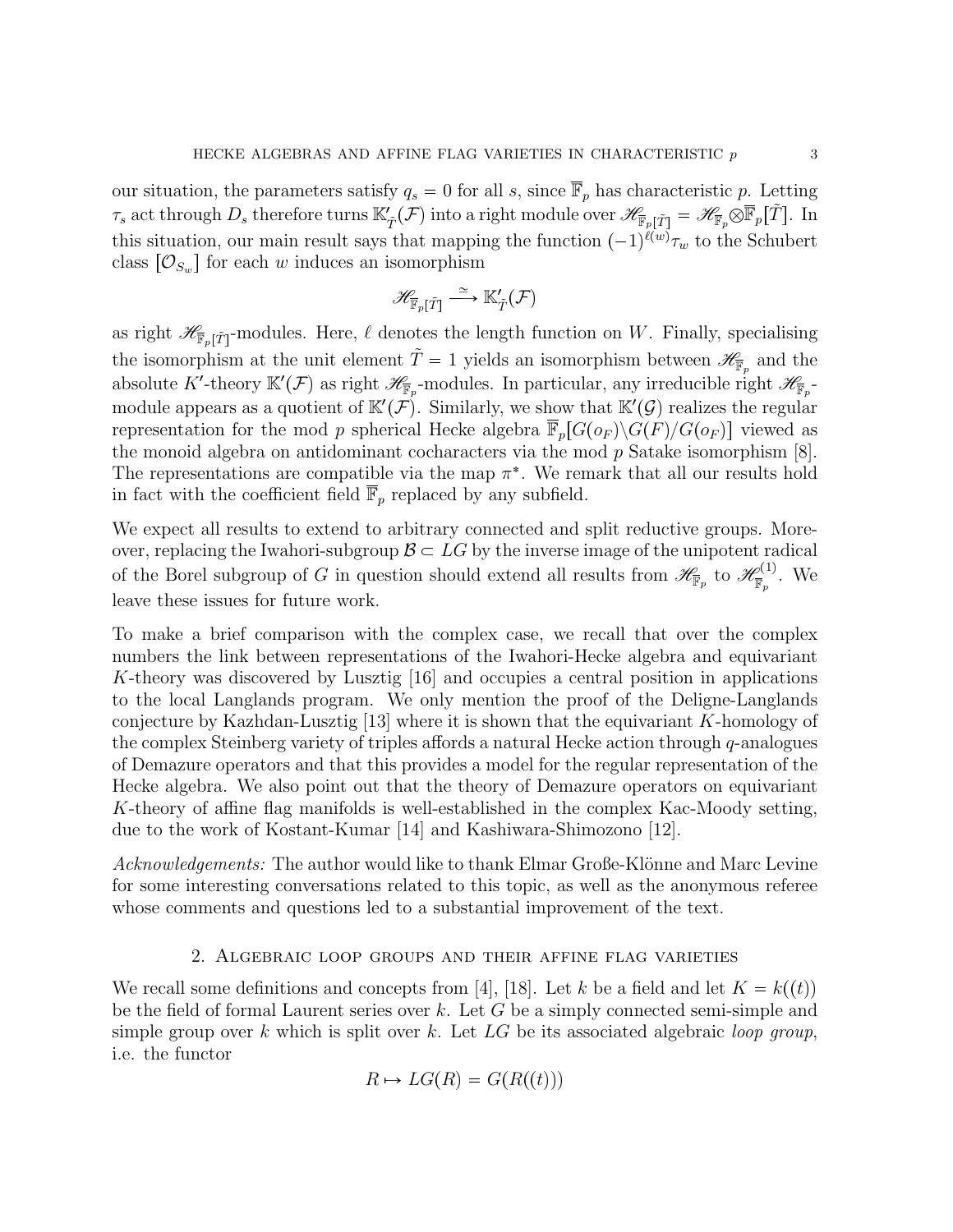on the category of k-algebras. It is representable by an ind-scheme over k. Let  $L^+G$  be its associated positive loop group which is an affine group scheme over k representing the functor

$$
R \mapsto L^+G(R) = G(R[[t]]).
$$

Let B be the inverse image under the morphism  $pr: L^+G \to G$ ,  $t \mapsto 0$  of a Borel subgroup in G. Thus,  $\beta$  equals a closed subscheme of an infinite dimensional affine k-space. The affine Grassmannian G resp. the affine flag variety F of LG is the ind-scheme over k

$$
\mathcal{G}=LG/L^+G\quad\text{ resp. }\quad \mathcal{F}=LG/\mathcal{B}
$$

representing the fpqc-sheaf associated with the functor  $R \mapsto LG(R)/L^+G(R)$  resp.  $R \mapsto$  $LG(R)/\mathcal{B}(R)$ . The natural projection map  $\pi : \mathcal{F} \to \mathcal{G}$  is a proper and Zariski locally trivial fibration with fibers  $L^+G/\mathcal{B} \simeq G/\text{pr}(\mathcal{B})$  (the split case in [18, 8.e.1]). The group LG acts on G and F by left translations. Evaluating G on the structure map  $R \mapsto R(\mathfrak{p}(t))$ gives an inclusion  $G \subset LG$ . In this way, G and all its subgroups act on G and F.

For example, let  $G = SL_d$ , the special linear group. Then LG equals the union of subfunctors  $L_n G$  where  $L_n G(R)$  is the set of matrices  $M = \sum_{i \geq -n} M_i t^i$  of determinant 1 with  $M_i$  a  $d \times d$ -matrix with entries in R. Each  $L_nG$  is representable as a closed subscheme of the affine scheme  $\prod_{i \geqslant -n} {\bf A}^{d^2}_k$  $\frac{d^2}{k}$  and the inclusion  $L_n G \subset L_{n+1} G$  is a closed embedding. This defines the ind-structure on LG. To make the ind-structure of  $\mathcal G$  and  $\mathcal F$  explicit, recall that a *lattice*  $\mathscr{L} \subset R((t))^d$  is a  $R[[t]]$ -submodule of  $R((t))^d$  such that there is  $n \geq 0$  with

$$
t^n R[[t]]^d \subseteq \mathscr{L} \subseteq t^{-n} R[[t]]^d
$$

and such that the quotient  $t^{-n}R[[t]]^d/\mathscr{L}$  is a locally free R-module of finite rank. If  $\bigwedge^d \mathscr{L} = R[[t]]$ , the lattice is called *special*. We denote the set of special lattices over R by  $\mathcal{L}(R)$  and those for fixed n by  $\mathcal{L}_n(R)$ . Then  $\mathcal{L}_n$  is representable by a projective k-scheme. Indeed, the morphism

$$
\mathcal{L}_n(R) \to \text{Grass}_{nd}(t^{-n}k[[t]]^d/t^n k[[t]]^d)(R), \ \mathscr{L} \mapsto \mathscr{L}/t^n R[[t]]^d
$$

defines a closed embedding into the Grassmannian of nd-dimensional subspaces of the 2nddimensional k-vector space  $t^{-n}k[[t]]^d/t^nk[[t]]^d$ . Note that multiplication by  $1 + t$  induces a (unipotent) automorphism on the latter vector space which induces an automorphism of the Grassmannian. The image of  $\mathcal{L}_n$  equals its fixed point variety and hence, is indeed closed. Each element of  $LG(R)$  gives rise to a special lattice in  $R((t))^d$  by applying it to the standard lattice  $R[[t]]^d$ . Since  $G(R[[t]])$  equals the stabilizer of the standard lattice, we obtain an isomorphism  $\mathcal{G}(R) \simeq \mathcal{L}(R)$ . This defines the ind-structure of G in the case of  $SL_d$ . Now a *lattice chain* in  $R((t))^d$  is a chain

$$
\mathscr{L}_0 \supset \mathscr{L}_1 \supset \cdots \supset \mathscr{L}_{d-1} \supset t\mathscr{L}_0
$$

with lattices  $\mathscr{L}_i$  in  $R((t))^d$  such that each quotient  $\mathscr{L}_i/\mathscr{L}_{i+1}$  is a locally free R-module of rank 1. Each element of  $LG(R)$  gives rise to a lattice chain with  $\mathscr{L}_0$  special by applying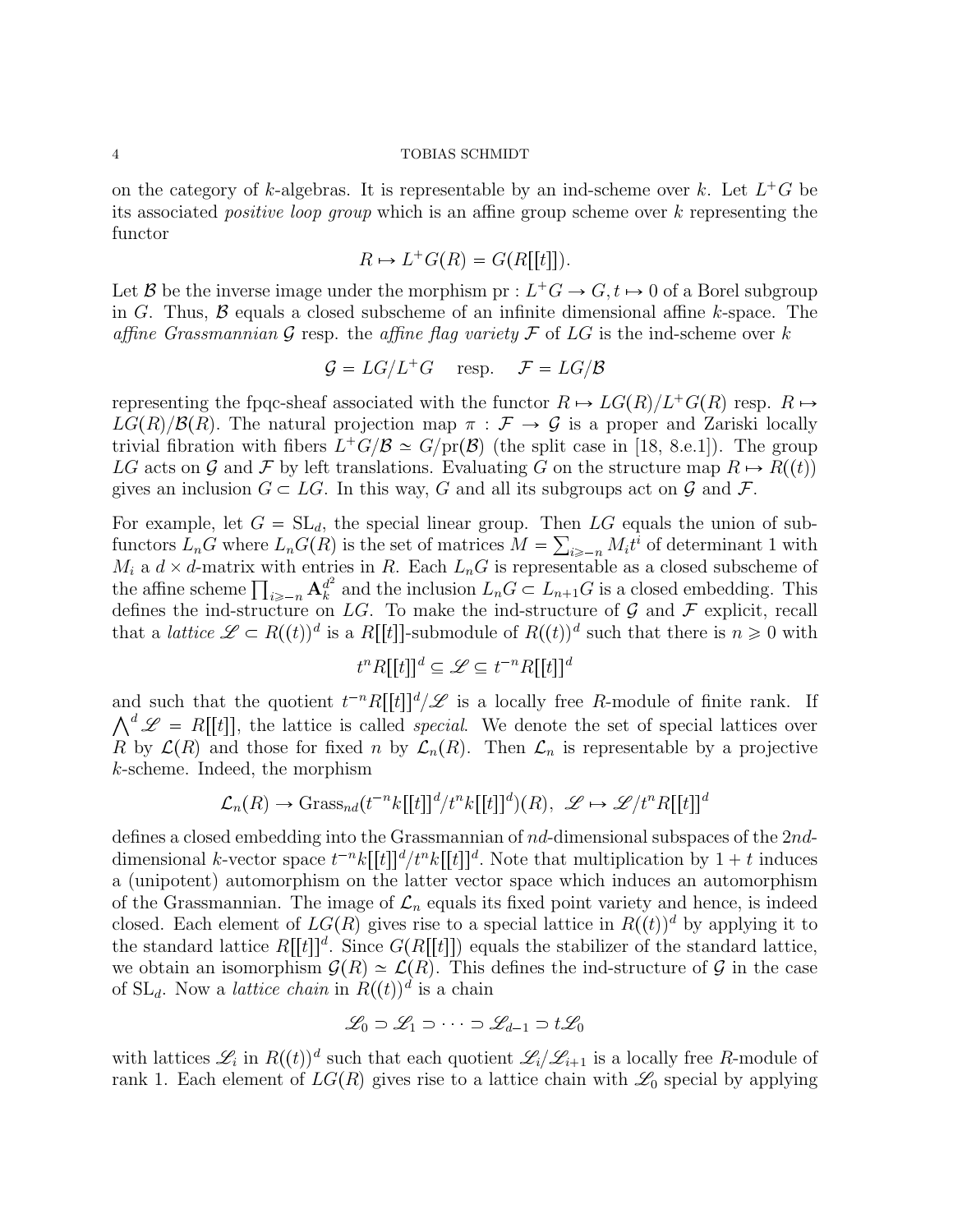it to the standard lattice chain

$$
\mathcal{L}_i := \bigoplus_{j=1,\dots,d-i} R[[t]]e_j \oplus \bigoplus_{j=d-i+1,\dots,d} tR[[t]]e_j
$$

where  $e_1, ..., e_d$  denotes the standard basis of  $R((t))^d$ . Since  $\mathcal{B}(R)$  equals the stabilizer of the standard lattice chain, we obtain an isomorphism between  $\mathcal{F}(R)$  and the space of lattice chains  $\mathscr{L}_{\bullet}$  in  $R((t))^d$  such that  $\mathscr{L}_0$  is special. In this optic, the projection  $\pi$  is given by sending a chain  $\mathscr{L}_{\bullet}$  to  $\mathscr{L}_{0}$  and, hence, is a fiber bundle whose fibres are all isomorphic to the usual flag variety  $G/\text{pr}(\mathcal{B})$  of G. This defines the ind-structure of F in the case of  $SL_d$ . For more details we refer to [6].

In the following, we are forced to work with a less explicit realization of the ind-structure on F. To define it requires more notation. Our assumptions on G imply that  $\mathcal{B}(k)$ is an Iwahori-subgroup of  $G(K)$  and hence, defines a fundamental chamber  $\mathscr C$  in the Bruhat-Tits building of  $G(K)$ . We denote by B the associated smooth group scheme with connected fibres over  $k[[t]]$ . Then  $\mathcal{B} = L^+B$  in the notation of [18, 1.b]. Similarly, to any wall  $F_i$  (i.e. facet of codimension 1) of this chamber, we let  $P_i$  be the smooth group scheme with connected fibres over  $k[[t]]$  such that  $P_i(k[[t]])$  is equal to the parahoric subgroup of  $G(K)$  associated to  $F_i$ . To  $P_i$  corresponds an infinite-dimensional affine group scheme  $L^+P_i$  over k with  $L^+P_i(R) = P_i(R[[t]])$ . The fpqc-quotient  $\mathcal{F}_i := LG/L^+P_i$ is representable by an ind-scheme over k, the partial affine flag variety associated to  $F_i$ . The projection morphism

$$
(2.1) \t\t \pi_i : \mathcal{F} \to \mathcal{F}_i
$$

is a principal  $L^+P_i/L^+B$ -bundle for the Zariski topology (the split case in [18, Thm. 1.4]). Moreover,  $L^+P_i/L^+B \simeq \mathbf{P}_k^1$ , the projective line over k, according to [18, Prop. 8.7]. We denote the reflection in the wall  $F_i$  by  $s_i$ .

Let T be a maximal torus in G contained in the Borel subgroup  $pr(\mathcal{B})$  and let  $N_G(T)$  be its normalizer. Let  $W_0 = N_G(T)/T$  be the finite Weyl group of G with longest element  $w_0$ . It may be viewed as the group generated by reflections in  $\mathcal{S}_0 := \{s_1, ..., s_l\}$ . Let  $\Phi = \Phi(G, T)$ be the root system and let  $\Phi^+$  be the set of positive roots distinguished by pr $(\mathcal{B})$ . Let  $\Lambda := X_*(T)$  denote the group of cocharacters of T. We view  $\Lambda$  as a subgroup of  $T(k[[t]])$ via the mapping  $\lambda \mapsto \lambda(t)$ . In particular,  $\Lambda$  acts on  $\mathcal G$  and  $\mathcal F$ .

Let W be the affine Weyl group of G. The group W is an affine Coxeter group with set of generators  $S := S_0 \cup \{s_0\}$ . We denote by  $\leq$  the Bruhat-Chevalley (partial) order on W and by  $\ell(\cdot)$  the length function. Since G is simply connected,  $\Lambda$  coincides with the coroot lattice whence W may be written as the semi-direct product  $W = \Lambda \rtimes W_0$ . When considering  $\Lambda$  as a subgroup of W (whose group law is written multiplicatively), we will use exponential notation.

Let P be either B or  $P_i$  or G and write for a moment  $\mathcal{F}_P = LG/L^+P$ . Denote by  $\mathcal{L}^+ = L^+ P \in \mathcal{F}_P$  the base point. Let  $W^P$  be the set of representatives in W of minimal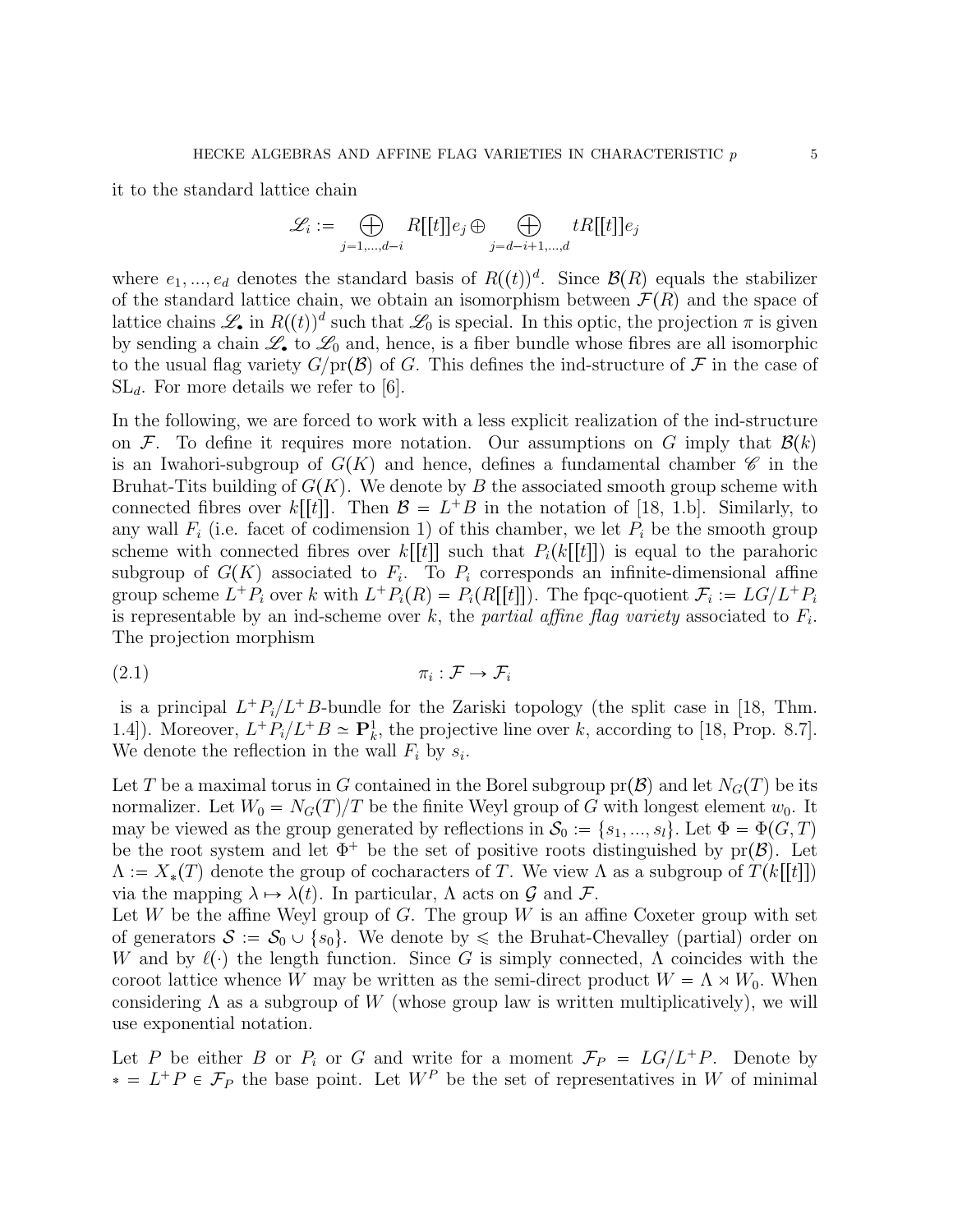length for the right cosets  $W/W_P$  where  $W_P \subset W$  equals the subgroup generated by 1 or  $s_i$  or  $\mathcal{S}_0$ . The  $(B, P)$ -Schubert cell  $C_w = C_w(B, P)$  is the reduced subscheme

$$
L^+Bw^*\subset \mathcal{F}_P.
$$

The  $(B, P)$ -Schubert variety  $S_w = S_w(B, P)$  is the reduced subscheme with underlying set the Zariski closure of  $C_w$  in  $LG/L^+P$ . It is a projective variety over k. The varieties  $S_w$ can in fact be enumerated by elements in the double quotient  $W_B\backslash W/W_P$  [18, Prop.8.1]. Given  $u \leq w$  there is a closed immersion  $S_u \hookrightarrow S_w$  and

$$
LG/L^+P = \bigcup_{w \in W^P} S_w
$$

defines the ind-structure on  $\mathcal{F}_P$ . If we let  $\mathcal{F}_P^n$  be the (finite) union over the  $S_w$  with  $\ell(w) \leq n$ , then  $\mathcal{F}_P = \cup_n \mathcal{F}_P^n$  defines the ind-structure on  $\mathcal{F}_P$ , too. In case of  $P = P_i$ , we shall write  $\mathcal{F}_i = \cup_n \mathcal{F}_i^n$ . In the following, we sometimes drop the base point  $*$  from the notation.

Let  $\Delta = {\alpha_1, ..., \alpha_l}$  be the set of simple roots in  $\Phi$  associated with  $S_0$  and let  $\theta$  be the highest root. Denote by  $\Phi^{\text{aff}}$  the collection of affine roots  $(\alpha, m)$  with  $\alpha \in \Phi$  and  $m \in \mathbb{Z}$ . Then  $\alpha_0 := (-\theta, 1)$  is the remaining affine simple root which induces the reflection  $s_0$ . The fundamental chamber  $\mathscr C$  may then be described as the set of all  $x \in \Lambda \otimes \mathbb{R}$  such that  $\alpha(x) + m > 0$  for all simple roots  $(\alpha, m)$ . For each affine root  $(\alpha, m)$ , there is an associated inclusion

$$
\phi_{(\alpha,m)} : SL_2 \hookrightarrow LG
$$

 $\varphi_{(\alpha,m)} : SL_2 \hookrightarrow LG$ <br>defined as follows [18, (9.8)]. The vector part  $\alpha$  defines a k-morphism  $SL_2 \hookrightarrow G$  in the defined as follows [18, (9.8)]. The vector part  $\alpha$  defines a k-morphism  $SL_2 \hookrightarrow G$  in the usual way which induces by functoriality  $L(SL_2) \hookrightarrow LG$ . The map  $\phi_{(\alpha,m)}$  equals the composition with the morphism

$$
SL_2 \longrightarrow L(SL_2), \begin{pmatrix} a & b \\ c & d \end{pmatrix} \mapsto \begin{pmatrix} a & bt^m \\ ct^{-m} & d \end{pmatrix}.
$$

The image of  $\phi_{\alpha_i}$  is contained in a Levi subgroup of the parabolic  $L^+P_i \subset LG$  for  $i =$  $0, \ldots, l$ . There is an irreducible k-linear representation  $V_i$  of the group scheme  $L^+P_i$  whose pull-back via  $\phi_{\alpha_i}$  equals the unique irreducible representation of  $SL_2$  of dimension 2. Let  $LG \times^{L^+P_i} \mathbf{P}(V_i)$  be the associated projective bundle over  $\mathcal{F}_i$ . Let  $v_i$  be a highest weight vector in  $V_i$  and for  $g \in LG$  denote by  $[g, v_i]$  the class of  $(g, kv_i) \in LG \times^{L^+P_i} \mathbf{P}(V_i)$ . We then have a morphism of  $\mathbf{P}^1$ -bundles  $\mathcal{F} \to LG \times^{L^+P_i} \mathbf{P}(V_i)$  given by  $gL^+B \mapsto [g, v_i]$ .

**Lemma 2.2.** The morphism  $\mathcal{F} \stackrel{\simeq}{\longrightarrow} LG \times^{L^+P_i} \mathbf{P}(V_i)$  is an isomorphism.

*Proof.* It suffices to check that the morphism is bijective on fibres [15, IV.4.2. $E(3)$ ]. By LG-equivariance we may check this over the base point. However, the stabilizer of  $v_i$  in  $L^+P_i$  equals  $L^+B$  and since  $V_i$  is irreducible, this implies  $L^+P_i/L^+B \simeq \mathbf{P}(V_i)$ .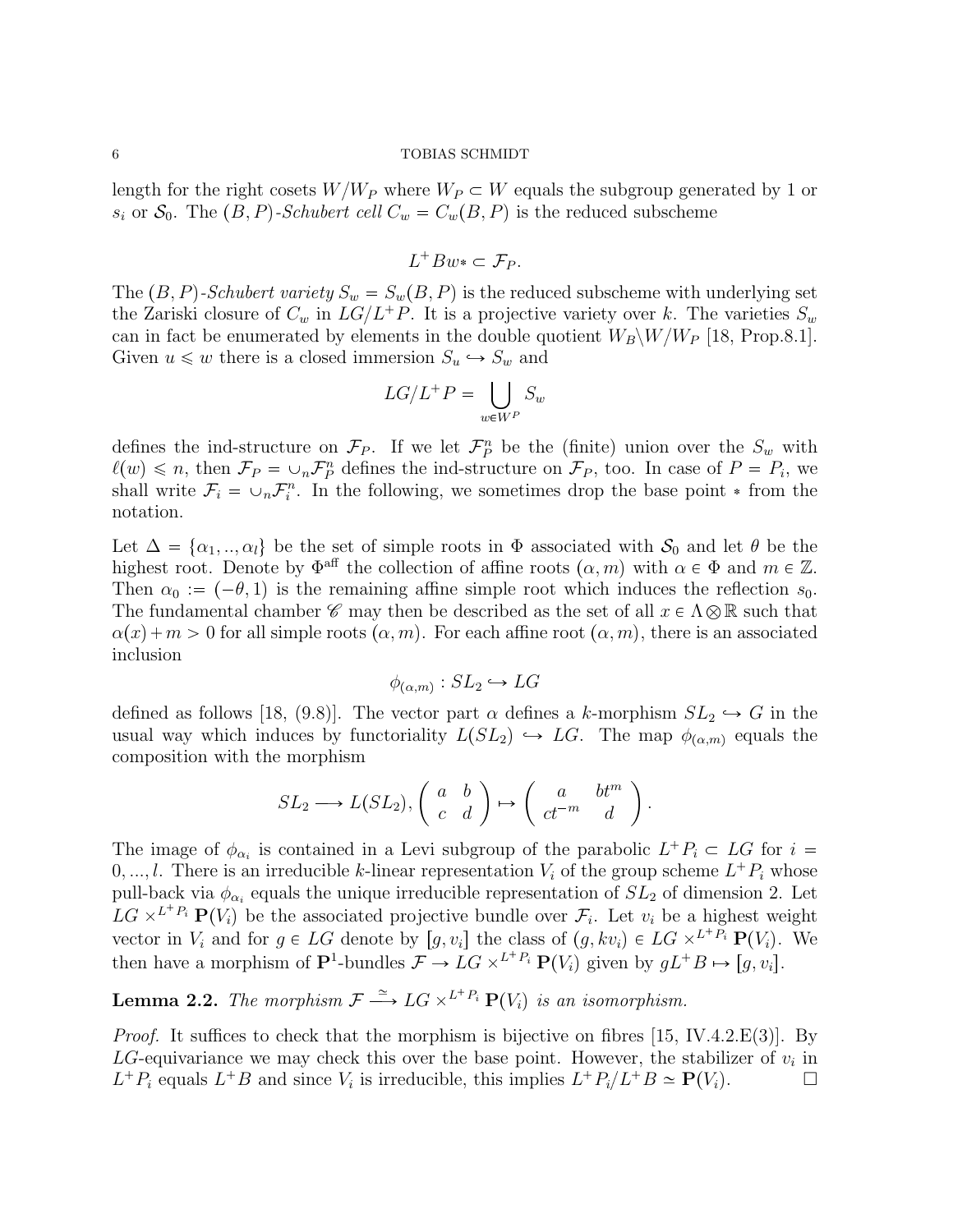In [4, p. 54] Faltings constructs a central extension

$$
1 \longrightarrow \mathbf{G}_m \longrightarrow \bar{L}G \xrightarrow{\psi} LG \longrightarrow 1
$$

which acts on all line bundles on  $\mathcal F$  (denoted LG in loc.cit.). The copy of  $\mathbf G_m$  corresponds to the central element  $c$  in the Kac-Moody setting. We consider  $T$  as a subgroup of LG and consider its inverse image  $\overline{T}$  in  $\overline{L}G$ , i.e.  $\overline{T} := \psi^{-1}(T)$ . The central extension has a unique splitting over  $L^+B$  and we regard T as being contained in  $\overline{T}$ . There is a fundamental character  $\rho_i \in X^*(\bar{T})$  whose restriction to T gives the character of  $V_i$ .

On the other hand, there is a natural identification

$$
LG \times^{L^+P_i} \mathbf{P}(V_i) \simeq \mathbf{P}(LG \times^{L^+P_i} V_i)
$$

as projective bundles over  $\mathcal{F}_i$  and we have the family of line bundles  $\mathcal{O}(n)$  for  $n \in \mathbb{Z}$  on this space. Each character  $\lambda \in X^*(\bar{T})$  yields an associated line bundle  $\mathcal{L}_{\lambda} = LG \times^{L+B} k_{\lambda}$ on  $\mathcal{F}$  [18, 10.a.]. Here,  $k_{\lambda}$  denotes the one-dimensional  $\overline{T}$ -representation induced by  $\lambda$ .

**Lemma 2.3.** Let  $0 \leq i \leq l$ . The pull-back of  $\mathcal{O}(-1)$  to F equals  $\mathcal{L}_{\rho_i}$ . The  $\mathcal{L}_{\rho_i}$  form a basis of the Picard group  $Pic(\mathcal{F})$  of  $\mathcal{F}$ .

*Proof.* Consider the two-dimensional  $L^+P_i$ -representation  $V_i$  of weight  $\rho_i$  and highest weight vector  $v_i \in V_i$  as above. Consider the line bundle  $\mathcal{L}_{\rho_i} = G \times^{L+B} k v_i$  on  $\mathcal{F}$  and fix a point  $gL+B \in \mathcal{F}$ . The fibre of  $\mathcal{L}_{\rho_i}$  in  $gL+B$  equals  $[g, v_i]$ . Since the isomorphism  $\mathcal{F} \simeq \mathbf{P}(G \times^{L^+P_i} V_i)$  takes  $gL^+B$  to  $[g, v_i]$ , we see that  $\mathcal{L}_{\rho_i}$  equals the pull-back of the tautological line bundle  $\mathcal{O}(-1)$ . The second assertion follows from this together with [18, Prop.  $10.1$ ].

We need to introduce yet another torus. Let  $P$  be either  $B$  or  $P_i$  or  $G$  and abbreviate  $\mathcal{F}_P = LG/L^+P$ . For a given k-algebra R, its group of units  $a \in R^{\times}$  acts on the rings  $R[[t]]$  and  $R((t))$  via  $t^m \mapsto a^m t^m$  ('turning the loop'). This induces an action of  $\mathbf{G}_m$  on LG preserving the subgroup  $L^+P$ . We obtain an action on  $\mathcal{F}_P$  which commutes with the action of T. We write

$$
\tilde{T}:=\mathbf{G}_m\times T
$$

for the extended torus. This copy of  $\mathbf{G}_m$  corresponds to the derivation element d in the Kac-Moody setting. The action of the extended torus preserves the Schubert cell  $C_w$ . Indeed, we may write  $w = w'e^{\lambda}$  with  $w' \in W_0$  and  $\lambda \in \Lambda$ . Given  $a \in R^{\times}$  one has

$$
a(w*) = a(w')a(\lambda(t))* = w'\lambda(at)* = w'\lambda(a)\lambda(t)* = \lambda(a)w* = w*
$$

since  $\lambda(a) \in T(R)$ . Therefore  $\tilde{T}$  indeed stabilizes  $C_w$ . It induces an action of  $\tilde{T}$  on the Schubert variety  $S_w$ . Even more,  $w^*$  is the only fixpoint in  $C_w$  for the action of T and  $\tilde{T}$ . Namely, the cell  $C_w$  is isomorphic to a finite direct sum over copies of 'root spaces'  $\mathbf{A}_k^1$  for  $\tilde{T}$  indexed by certain affine roots  $(\alpha, m)$  and with 'root vectors'  $t^m X_\alpha$ . The isomorphism is  $\tilde{T}$ -equivariant and maps  $w*$  to the origin in  $\oplus \mathbf{A}^1_k$ . Here,  $X_\alpha$  denotes a root vector for the root group  $U_{\alpha} \subset G$  and the torus  $\tilde{T}$  acts on  $t^m X_{\alpha}$  through the character  $(a, s) \mapsto a^m \alpha(s)$ .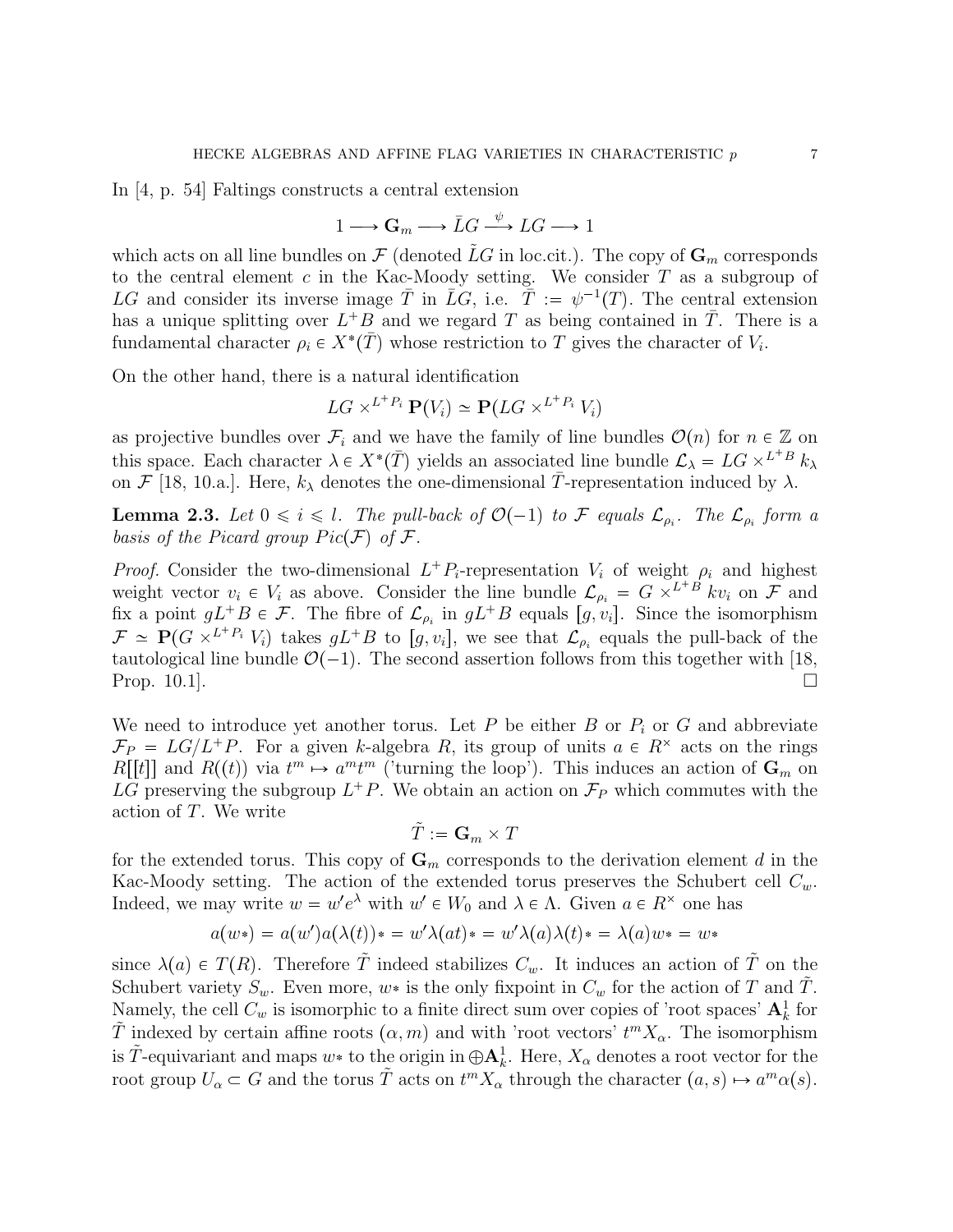In fact,  $L^+B$  acts transitively on  $C_w$  and the stabilizer of the point  $w^*$  is  $L^+B \cap wL^+Pw^{-1}$ . The Lie algebra of the latter has a basis  $t^m X_\alpha$  such that  $\alpha(x) + m > 0$  for all  $x \in \mathscr{C}$  and  $\text{Ad}(w)(t^m X_\alpha) \in Lie(L^+ P)$ . It follows from this that an affine root  $(\alpha, m)$  contributes to the cell  $C_w$  if and only if  $\alpha(x) + m > 0$  for all  $x \in \mathscr{C}$  and  $t^{m+v_K(\alpha^{w'}(\lambda))} X_{\alpha^{w'}} \notin Lie(P)$ . Here,  $w = e^{\lambda}w'$  with notation as above and  $v_K : K^* \to \mathbb{Z}$  denotes the valuation on K. For example in the case of  $P = G$  (and where  $w = \lambda$ ) we have  $Lie(L^+G) = Lie(G) \otimes k[[t]]$ and so the last condition simply means  $m + v_K(\alpha(\lambda)) < 0$ , compare [5, Lem. 5.7].

# 3. Equivariant K-theory

3.1. Schubert classes. Let P be either B or  $P_i$  or G and let  $\mathcal{F}_P = LG/L^+P$ . Suppose for a moment that  $S \subset \mathcal{F}_P$  is a T-stable ind-subvariety which is, in fact, a finite-dimensional algebraic  $k$ -variety. We then have the abelian category of  $T$ -equivariant coherent modules on S. We denote the corresponding Grothendieck group by  $K^{\prime}_{\tilde{T}}(S)$ , cf. [21]. Let  $f : Y \to S$ be an equivariant morphism to S from another  $\tilde{T}$ -variety Y. If f is flat, then pull-back of modules induces a homomorphism  $f^*: K'_{\tilde{T}}(S) \to K'_{\tilde{T}}(Y)$ . If f is proper, there is a pushforward homomorphism  $f_* : K'_{\tilde{T}}(Y) \to K'_{\tilde{T}}(S)$  induced by  $\sum_j (-1)^j R^j f_*$  [20, 1.10/11]. Note that if f is actually a closed embedding, then of course  $R^j \tilde{f}_* = 0$  for  $j > 0$ . Applying this to the structure map of S, the tensor product endowes the group  $K'_{\tilde{T}}(S)$  with a module structure for the group ring

$$
\mathbb{Z}[\tilde{T}] := \mathbb{Z}[X^*(\tilde{T})] = K'_{\tilde{T}}(\text{Spec } k).
$$

Let  $H \subseteq \tilde{T}$  be a closed subgroup. Restricting the  $\tilde{T}$ -action to H induces a linear homomorphism

(3.1) 
$$
\mathbb{Z}[H] \otimes_{\mathbb{Z}[\tilde{T}]} K'_{\tilde{T}}(\mathcal{F}) \longrightarrow K'_{H}(\mathcal{F}).
$$

It is often bijective [17].

We define the Grothendieck group of  $\mathcal{F}_P$  to be

$$
K'_{\tilde{T}}(\mathcal{F}_P) := \varinjlim_{n} K'_{\tilde{T}}(\mathcal{F}_P^n) = \varinjlim_{w \in W^P} K'_{\tilde{T}}(S_w)
$$

in analogy with the case of the complex Kashiwara affine flag manifold  $(k = \mathbb{C})$  treated in [23, 2.2.1]. The transition maps here are induced by the push-forward along the  $\tilde{T}$ in [23, 2.2.1]. The transition maps here are induced by the push-for<br>equivariant closed embeddings  $\mathcal{F}_P^n \hookrightarrow \mathcal{F}_P^{n+1}$  resp.  $S_u \hookrightarrow S_w$  for  $u \leq w$ .

Let  $U_P^n := \mathcal{F}_P^n \setminus \mathcal{F}_P^{n-1}$  with  $U_P^0 = \text{Spec } k$ . We let  $j_n : U_P^n \hookrightarrow \mathcal{F}_P^n$  denote the corresponding open embedding.

**Lemma 3.2.** There is a linear isomorphism  $K'_{\tilde{T}}(U_P^n) \simeq \bigoplus_{\ell(w)=n} \mathbb{Z}[\tilde{T}].$ 

*Proof.* We have  $U_P^n = \prod_{\ell(w)=n} C_w$  with a linear  $\tilde{T}$ -action on  $C_w \simeq \mathbf{A}_k^{\ell(w)}$  $_k^{\ell(w)}$ , cf. discussion at the end of previous section. So the claim follows from homotopy invariance of  $K'_{\tilde{T}}$  [21,  $4.2$ ].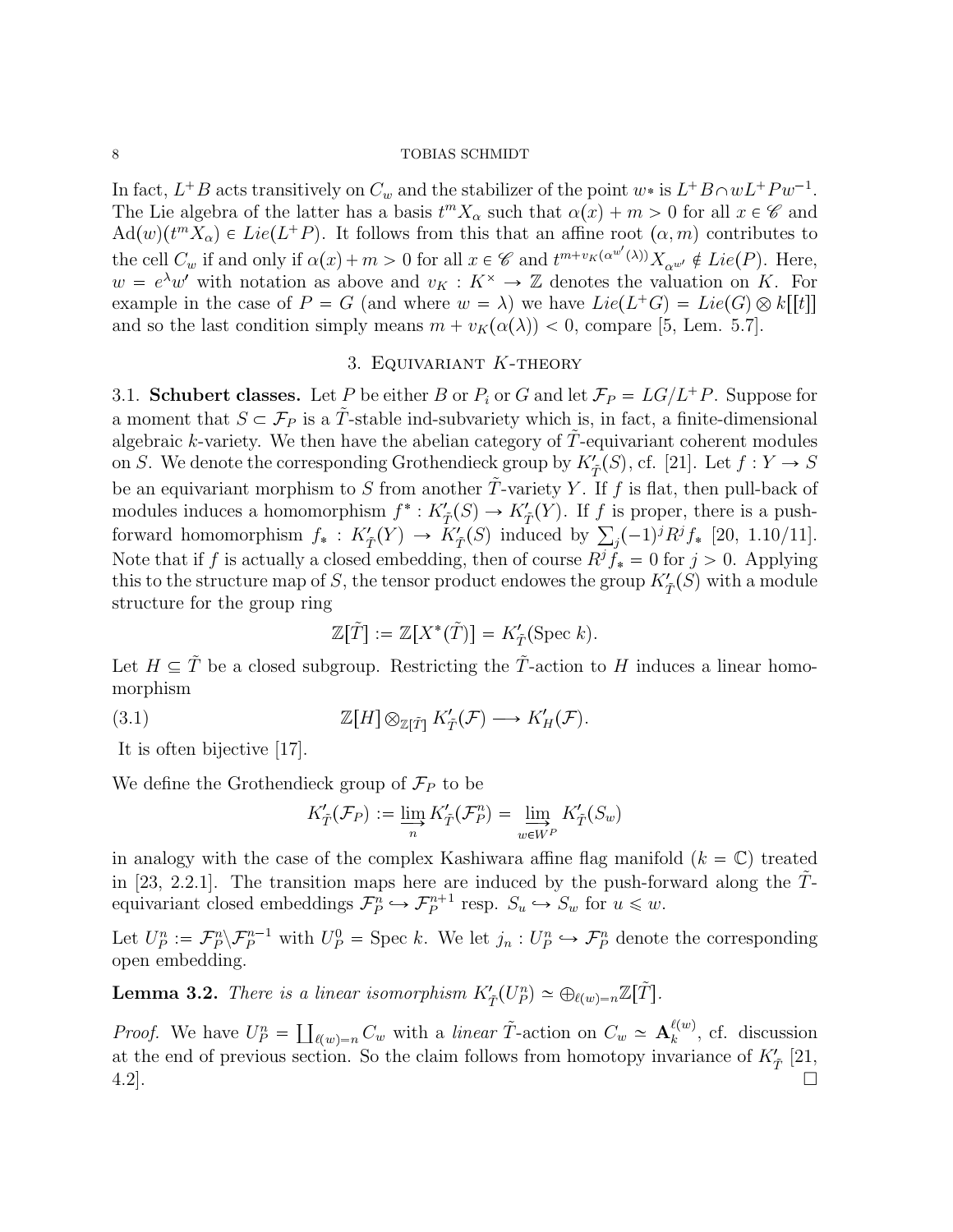We have the element  $[O_{S_w}]$  in  $K'_{\tilde{T}}(\mathcal{F}_P)$  for  $w \in W^P$ . In the complex Kac-Moody setting these Schubert classes give rise to  $Z$ -bases' in the corresponding K-theories of the affine flag manifold [12], [14]. In the following, we would like to allow the case where the field k has positive characteristic  $p > 0$  and where we are not aware of corresponding facts in the literature. The following results have straightforward proofs and are sufficient for our purposes. We work over the coefficient field  $\overline{\mathbb{F}}_p$ , the algebraic closure of the finite field  $\mathbb{F}_p$ with p elements (but any other field of characteristic  $p > 0$  would do as well). We let

$$
\mathbb{K}'_H(\cdot):=K'_H(\cdot)\otimes_{\mathbb{Z}}\overline{\mathbb{F}}_p\quad \text{and}\quad \overline{\mathbb{F}}_p\big[\cdot\big]:=\mathbb{Z}[\cdot]\otimes_{\mathbb{Z}}\overline{\mathbb{F}}_p
$$

for any closed subgroup  $H \subseteq \tilde{T}$ . If  $H = 1$ , we write K' instead of  $\mathbb{K}'_{\{1\}}$ . Consider the following hypothesis on our field  $k$ :

(HYP) the field k is closed under taking  $p - th$  roots.

The examples we have in mind are  $k = \overline{F}$ , the algebraic closure of our p-adic field F, or a perfect field of characteristic  $p > 0$ . For the rest of this subsection we assume (HYP).

**Proposition 3.3.** The  $\overline{\mathbb{F}}_p[\tilde{T}]$ -module  $\mathbb{K}'_{\tilde{T}}(\mathcal{F}_P^n)$  is free on the basis given by the Schubert classes  $[O_{S_w}]$  with  $\ell(w) = n$ . If  $H \subseteq \tilde{T}$  is closed subgroup, then (3.1) is an isomorphism after tensoring with  $\overline{\mathbb{F}}_p$ .

*Proof.* We have  $\mathbb{Z}[H] \otimes_{\mathbb{Z}} K' \bullet = K_H' \bullet$  for those H-varieties which have trivial H-action and where  $K'$  denotes ordinary K'-theory. Applying this to  $\bullet = 1$  and using (HYP) to see

$$
\mathbb{K}^1(\text{Spec } k) = k^\times \otimes_{\mathbb{Z}} \overline{\mathbb{F}}_p = 0,
$$

the first equivariant K'-group of  $U_P^n = \coprod_{\ell(w)=n} C_w$  thus vanishes upon tensoring with  $\overline{\mathbb{F}}_p$ . The localization sequence, tensored with  $\overline{\mathbb{F}}_p$ ,

$$
0 \longrightarrow {\mathbb K}'_H({\mathcal F}^{n-1}_P) \longrightarrow {\mathbb K}'_H({\mathcal F}^n_P) \stackrel{j^*_n}{\longrightarrow} {\mathbb K}'_H(U^n_P) \longrightarrow 0
$$

is therefore exact [21, 2.7]. Since a preimage under  $j_n^*$  of the unit vector at the w-th position in  $\bigoplus_{\ell(w)=n}\mathbb{Z}[H]$  is given by  $[\mathcal{O}_{S_w}]$ , the first assertion follows now by induction on *n* with  $H = T$ . The bijectivity of (3.1) follows now easily from this.

**Corollary 3.4.** The  $\overline{\mathbb{F}}_p[\tilde{T}]$ -module  $\mathbb{K}'_{\tilde{T}}(\mathcal{F}_P)$  is free on the basis given by the  $[\mathcal{O}_{S_w}]$  with  $w \in W^P$ .

Remark: The ind-structure on  $\mathcal{F}_P$  may also be defined via the  $(P, P)$ -Schubert varieties equal to the closure of the  $L^+P$ -orbits in  $\mathcal{F}_P$  [18]. Since an  $L^+P$ -orbit is not a topological cell anymore, we chose  $(B, P)$ -Schubert varieties to calculate the equivariant K'-theory of  $\mathcal{F}_P$ .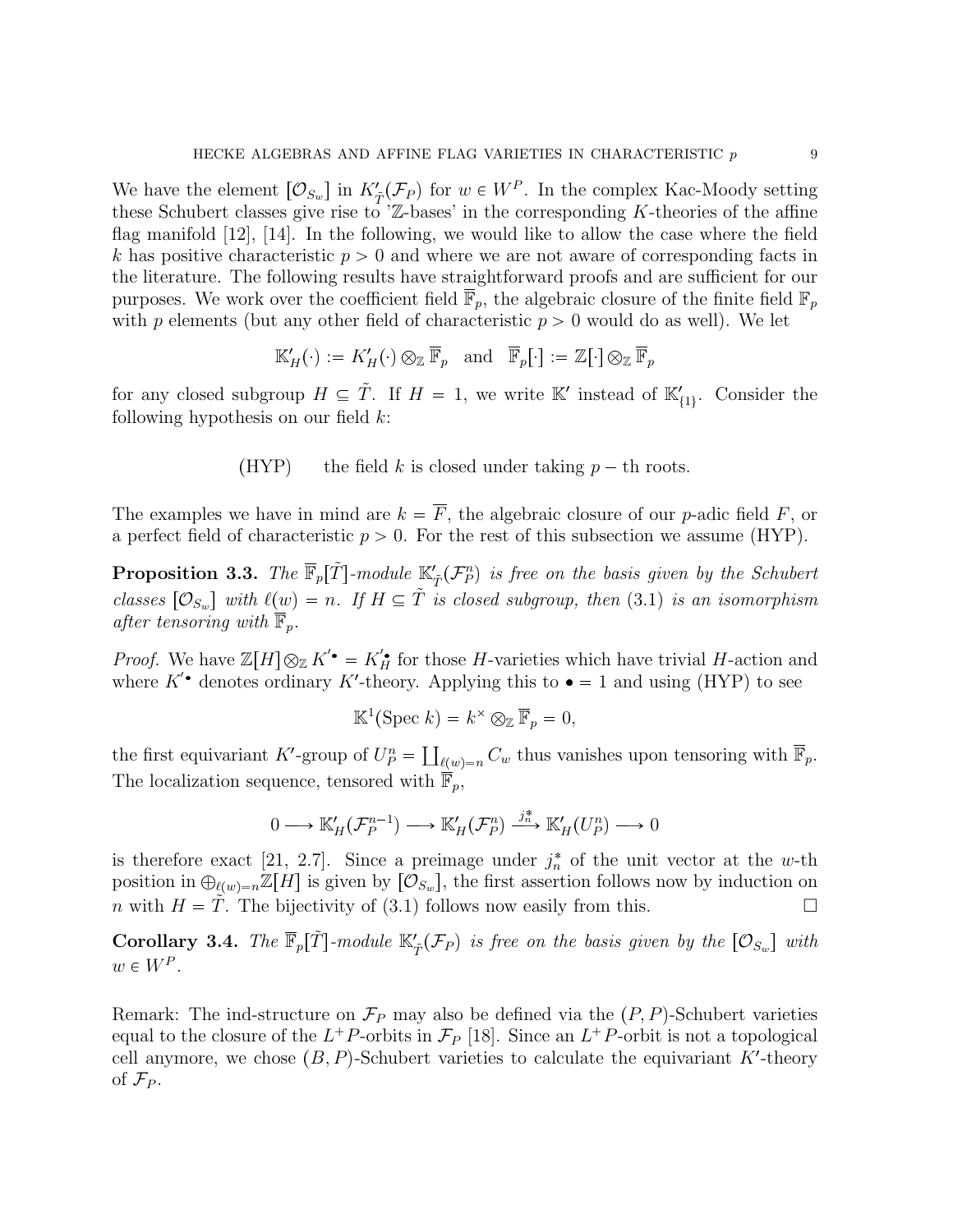For each *n* the set of fixpoints  $(\mathcal{F}_P^n)^{\tilde{T}}$  is a non-empty closed subvariety of  $\mathcal{F}_P^n$ . We let For each *n* the set of fixpoints  $(\mathcal{F}_P^n)^T$  is a non-empty closed subvariety of  $\mathcal{F}_P^n$ . We let  $\iota_n : (\mathcal{F}_P^n)^T \hookrightarrow \mathcal{F}_n$  be the corresponding closed embedding. We have the following simple version of the Thomason concentration theorem for fixed points varieties [22, Thm. 2.1].

**Proposition 3.5.** The variety  $(\mathcal{F}_P^n)^{\tilde{T}}$  equals the union of the finitely many points  $w_* \in \mathcal{F}_P$ for  $\ell(w) \leq n$  and  $w \in W^P$ . One has a linear isomorphism

$$
\iota_{n*} : \mathbb{K}'_{\tilde{T}}((\mathcal{F}_P^n)^{\tilde{T}}) \xrightarrow{\simeq} \mathbb{K}'_{\tilde{T}}(\mathcal{F}_P^n)
$$

which maps the class of the point w\* to  $[\mathcal{O}_{S_w}].$ 

Proof. One has

$$
(\mathcal{F}_P^n)^{\tilde{T}} = \coprod_{\ell(w)\leqslant n} (C_w)^{\tilde{T}} = \coprod_{\ell(w)\leqslant n} \{w*\}
$$

by the discussion at the end of the previous section. For the second assertion we consider the cartesian diagramm

$$
(U_P^n)^{\tilde{T}} \xrightarrow{j_n} (\mathcal{F}_P^n)^{\tilde{T}}
$$

$$
\downarrow_{i_n} \qquad \qquad \downarrow_{i_n}
$$

$$
U_P^n \xrightarrow{j_n} \mathcal{F}_P^n.
$$

Flat equivariant base change for equivariant K'-theory yields  $j_n^* \iota_{n*} = \tilde{\iota}_{n*} j_n^*$  [20, 1.11]. We obtain a commutative diagram

$$
0 \longrightarrow \mathbb{K}'_{\tilde{T}}((\mathcal{F}_{P}^{n-1})^{\tilde{T}}) \longrightarrow \mathbb{K}'_{\tilde{T}}((\mathcal{F}_{P}^{n})^{\tilde{T}}) \longrightarrow \mathbb{K}'_{\tilde{T}}((U_{P}^{n})^{\tilde{T}}) \longrightarrow 0
$$
  
\n
$$
\downarrow \qquad \qquad \downarrow \qquad \qquad \downarrow \qquad \downarrow \qquad \downarrow \qquad \downarrow \qquad \downarrow \qquad \downarrow \qquad \downarrow \qquad \downarrow \qquad \downarrow \qquad \downarrow \qquad \downarrow \qquad \downarrow \qquad \downarrow \qquad \downarrow \qquad \downarrow \qquad \downarrow \qquad \downarrow \qquad \downarrow \qquad \downarrow \qquad \downarrow \qquad \downarrow \qquad \downarrow \qquad \downarrow \qquad \downarrow \qquad \downarrow \qquad \downarrow \qquad \downarrow \qquad \downarrow \qquad \downarrow \qquad \downarrow \qquad \downarrow \qquad \downarrow \qquad \downarrow \qquad \downarrow \qquad \downarrow \qquad \downarrow \qquad \downarrow \qquad \downarrow \qquad \downarrow \qquad \downarrow \qquad \downarrow \qquad \downarrow \qquad \downarrow \qquad \downarrow \qquad \downarrow \qquad \downarrow \qquad \downarrow \qquad \downarrow \qquad \downarrow \qquad \downarrow \qquad \downarrow \qquad \downarrow \qquad \downarrow \qquad \downarrow \qquad \downarrow \qquad \downarrow \qquad \downarrow \qquad \downarrow \qquad \downarrow \qquad \downarrow \qquad \downarrow \qquad \downarrow \qquad \downarrow \qquad \downarrow \qquad \downarrow \qquad \downarrow \qquad \downarrow \qquad \downarrow \qquad \downarrow \qquad \downarrow \qquad \downarrow \qquad \downarrow \qquad \downarrow \qquad \downarrow \qquad \downarrow \qquad \downarrow \qquad \downarrow \qquad \downarrow \qquad \downarrow \qquad \downarrow \qquad \downarrow \qquad \downarrow \qquad \downarrow \qquad \downarrow \qquad \downarrow \qquad \downarrow \qquad \downarrow \qquad \downarrow \qquad \downarrow \qquad \downarrow \qquad \downarrow \qquad \downarrow \qquad \downarrow \qquad \downarrow \qquad \downarrow \qquad \downarrow \qquad \downarrow \qquad \downarrow \qquad \downarrow \qquad \downarrow \qquad \downarrow \qquad \downarrow \qquad \downarrow \qquad \downarrow \qquad \downarrow \
$$

where the left-hand square commutes by functoriality for proper maps [20, 1.11] and the right-hand isomorphism comes from homotopy invariance. The lower horizontal sequence is exact by the proof of the preceding proposition and this implies the exactness of the upper horizontal sequence. The result follows now by induction on  $n$ .

3.2. **Demazure operators.** We fix a number *n* and consider the preimage of  $\mathcal{F}_i^n$  under the projection  $\pi_i : \mathcal{F} \to \mathcal{F}_i$  from 2.1. Since  $\pi_i$  is flat and proper we have the homomorphisms

$$
K'_{\tilde{T}}(\pi_i^{-1}\mathcal{F}_i^n) \xrightarrow{\pi_{i*}} K'_{\tilde{T}}(\mathcal{F}_i^n) .
$$

In analogy to the case of the finite flag variety [3] and the complex Kashiwara affine flag manifold [12], we define a linear operator on  $K^i_{\tilde{T}}(\pi_i^{-1}\mathcal{F}_i^n)$  by

$$
D_i:=\pi_i^*\circ\pi_{i*}.
$$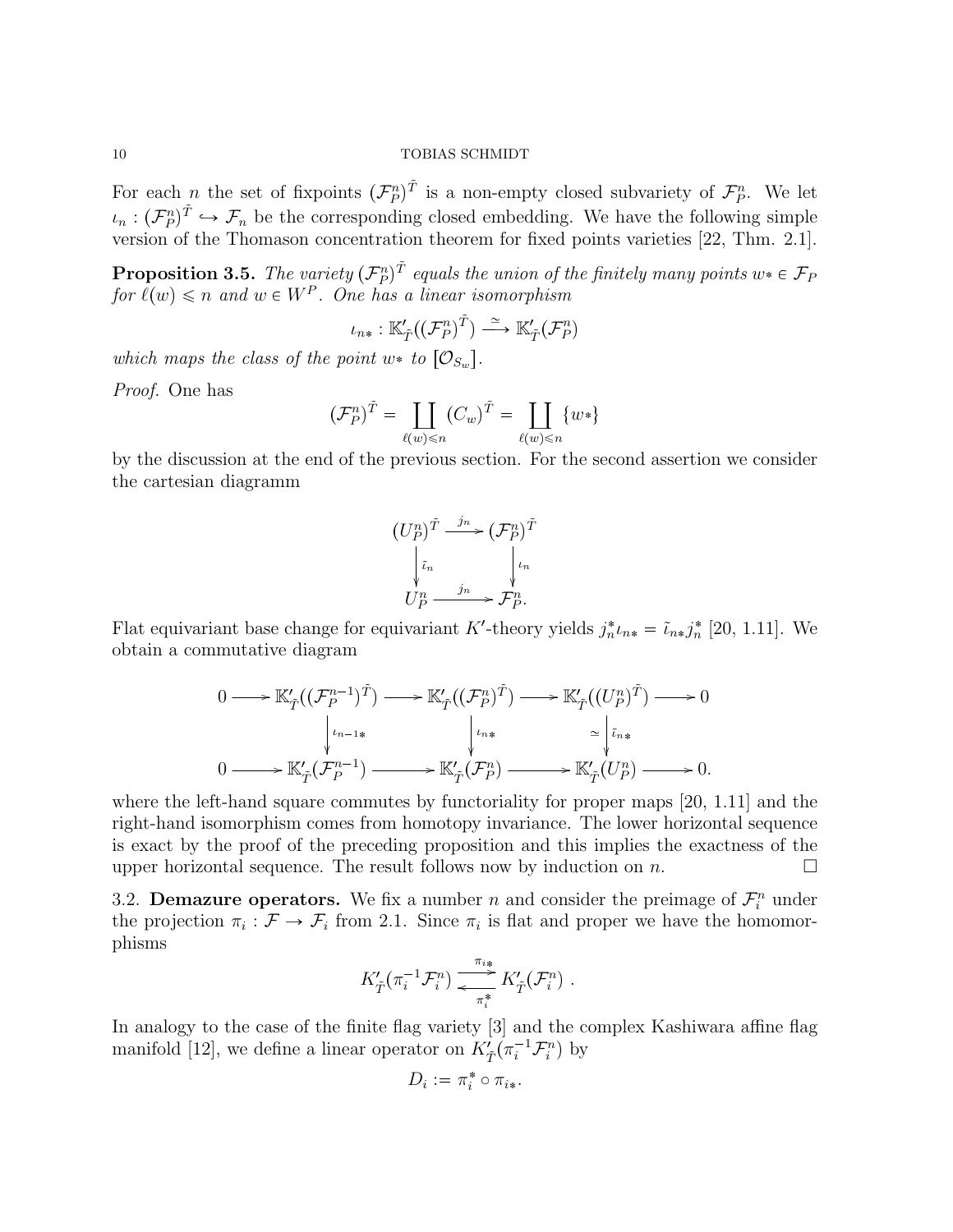**Lemma 3.6.** The operator  $D_i$  extends to an operator on  $K'_{\tilde{T}}(\mathcal{F})$ .

*Proof.* Since  $\pi_i$  is a principal  $\mathbf{P}^1$ -bundle, each  $\pi_i^{-1} \mathcal{F}_i^n$  is a closed algebraic subvariety in  $\mathcal F$  and these varieties define, for varying n, the ind-structure on  $\mathcal F$ . It suffices therefore to show that  $D_i$  is compatible with the transition map  $K'_{\tilde{T}}(\pi_i^{-1}\mathcal{F}_i^{n-1}) \to K'_{\tilde{T}}(\pi_i^{-1}\mathcal{F}_i^n)$ . We consider the cartesian diagram

$$
\pi_i^{-1} \mathcal{F}_i^{n-1} \xrightarrow{\pi_i} \mathcal{F}_i^{n-1}
$$
\n
$$
\downarrow \tilde{\iota} \qquad \qquad \downarrow \iota
$$
\n
$$
\pi_i^{-1} \mathcal{F}_i^n \xrightarrow{\pi_i} \mathcal{F}_i^n
$$

where the map  $\iota$  is the natural inclusion and the map  $\tilde{\iota}$  is induced by it. Flat equivariant base change for equivariant K'-theory yields  $\pi_i^* \iota_* = \tilde{\iota}_* \pi_i^*$  and functoriality for proper maps yields  $\iota_* \pi_{i_*} = \pi_{i_*} \tilde{\iota}_*.$  Hence

$$
\tilde{\iota}_*\pi_i^*\pi_{i*} = \pi_i^*\iota_*\tilde{\pi}_{i*} = \pi_i^*\pi_{i*}\tilde{\iota}_*.
$$

We denote the resulting operator on  $K'_{\tilde{T}}(\mathcal{F})$  by the same symbol  $D_i$ . As in [3, Prop. 2.6], the projective bundle theorem in K-theory identifies the operator  $D_i$  as an idempotent projector as follows. We note that under the isomorphism  $\mathcal{F} \simeq \mathbf{P}(LG \times^{L^+P_i} V_i)$  of 2.2 the morphism  $\pi_i : \mathcal{F} \to \mathcal{F}_i$  becomes the projective space bundle associated to the rank 2 vector bundle  $LG \times^{L^+P_i} V_i \to \mathcal{F}_i$ ,  $[g, v] \mapsto gL^+P_i$ .

**Lemma 3.7.** Let  $0 \leq i \leq l$ . The correspondence

$$
(a_0, a_1) \mapsto 1 \otimes \pi_i^* a_0 + \mathcal{L}_{\rho_i} \otimes \pi_i^* a_1
$$

induces a  $\mathbb{Z}[\tilde{T}]$ -linear isomorphism

$$
K'_{\tilde{T}}(\mathcal{F}^n_i)^{\oplus 2} \xrightarrow{\simeq} K'_{\tilde{T}}(\pi_i^{-1}\mathcal{F}^n_i)
$$

for any n.

*Proof.* Since  $\mathcal{L}_{\rho_i} = \mathcal{O}(-1)$  by 2.3, we apply the (equivariant) projective bundle theorem [21, Thm. 3.1] to  $\pi_i^{-1} \mathcal{F}_i^n \to \mathcal{F}_i^n$ .

**Proposition 3.8.** In the situation of the lemma, the operator  $D_i$  on  $K'_{\tilde{T}}(\pi_i^{-1}\mathcal{F}_i^n)$  has the property

$$
D_i(1\otimes \pi_i^*a_0+\mathcal{L}_{\rho_i}\otimes \pi_i^*a_1)=1\otimes \pi_i^*a_0.
$$

*Proof.* According to [19, Lemma 8.1.1(c)] the modules  $M_0 := \pi_i^* a_0$  and  $M_1(-1) :=$  $\mathcal{O}(-1) \otimes M_1$  with  $M_1 := \pi_i^* a_1$  satisfy  $\pi_{i*} M_0 = a_0$  and  $\pi_{i*} M_1(-1) = 0$  and, moreover, they are regular modules in the sense of Mumford, cf. loc.cit. Then [19, Lemma 8.1.3] implies  $R^j \pi_{i*} M_0 = R^j \pi_{i*} M_1(-1) = 0$  for  $j > 0$ .

**Corollary 3.9.** The operator  $D_i$  on  $K'_{\tilde{T}}(\mathcal{F})$  satisfies  $D_i^2 = D_i$ .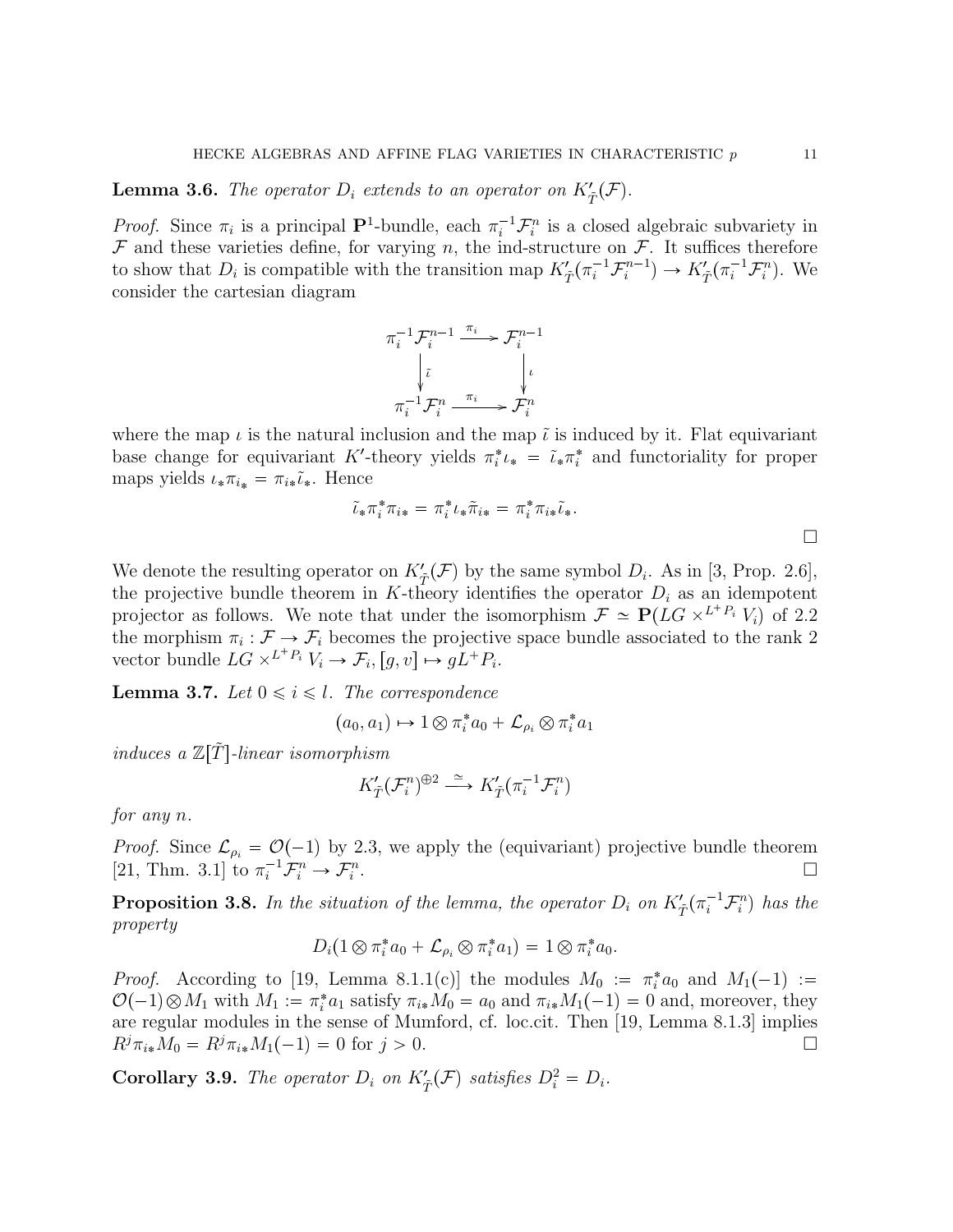Remark: According to the preceding proposition,  $D_i$  may be also be viewed as an algebraic characteristic p analogue of the operator  $D_i$  defined by Kostant-Kumar on the topological equivariant K-theory of the complex analytic Kac-Moody flag manifold  $[14, \text{Def. } (3.6)]$ .

We compute the action of  $D_i$  on the elements  $[\mathcal{O}_{S_w}]$  of  $K'_{\tilde{T}}(\mathcal{F})$ .

**Lemma 3.10.** Let  $Z \subset \mathcal{F}_i^n$  be a closed  $\tilde{T}$ -subvariety and let  $[\mathcal{O}_Z]$  be its class in  $K'_{\tilde{T}}(\mathcal{F}_i^n)$ . Then  $\pi^*[\mathcal{O}_Z] = [\mathcal{O}_{\pi_i^{-1}Z}]$  in  $K'_{\tilde{T}}(\pi_i^{-1}\mathcal{F}_i^n)$ .

*Proof.* This follows directly from the flatness of  $\pi_i$ . .

For  $w \in W^{P_i}$  let  $S_w^i$  be a Schubert variety in  $\mathcal{F}_i$ . We have  $\pi_i^{-1} S_w^i = S_{w'}$  where  $w' \in W$  has the property:  $w' = w$  if  $ws_i < w$  or else  $w' = ws_i$ . This implies that for any  $w \in W$  one has

(3.11) 
$$
\pi_i^{-1} \pi_i(S_w) = S_w \text{ if } ws_i < w \text{ or else } \pi_i^{-1} \pi_i(S_w) = S_{ws_i}.
$$

Remark: Similarly, the inverse image of  $S_w \subset \mathcal{G}$  under  $\pi$  equals  $S_{ww_0} \subset \mathcal{F}$  where  $w_0$ denotes the longest element in  $W_0$ . Indeed, the inverse image  $\pi^{-1}S_w$  is a Schubert variety in F and  $ww_0$  is the representative of maximal length in its coset modulo  $W_0$ .

**Lemma 3.12.** Let  $w \in W$  and suppose  $S_w \subset \pi_i^{-1} \mathcal{F}_i^n$  for some n. Then

$$
\pi_{i*}[\mathcal{O}_{S_w}] = [\mathcal{O}_{\pi_i(S_w)}]
$$

in  $K'_{\tilde{T}}(\mathcal{F}_i^n)$ .

Proof. Consider the commutative diagram

$$
S_w \xrightarrow{\tilde{\iota}} \pi_i^{-1} \mathcal{F}_i^n
$$

$$
\downarrow_{\pi_i} \qquad \qquad \downarrow_{\pi_i}
$$

$$
\pi_i(S_w) \xrightarrow{\iota} \mathcal{F}_i^n.
$$

where  $\iota$  and  $\tilde{\iota}$  are the corresponding closed embeddings. Functoriality for proper maps implies  $\pi_{i*}\tilde{\iota}_* = \iota_*\pi_{i*}$  on  $K_T'(S_w)$ . However,  $\iota_*$  and  $\tilde{\iota}_*$  are exact functors on coherent modules, so that we are reduced to show:

$$
R^j \pi_{i*}(\mathcal{O}_{S_w}) = 0 \quad \text{for} \quad j > 0 \quad \text{and} \quad \pi_{i*}(\mathcal{O}_{S_w}) = \mathcal{O}_{\pi_i(S_w)}.
$$

We distinguish two cases. Assume first that  $ws_i < w$ . Then  $\pi_i^{-1}\pi_i(S_w) = S_w$  by 3.11 so that our commutative diagramm is even cartesian. Since  $\pi_i$  is a projective space bundle, our claims follow from [19, 8.1.1/8.1.3]. Assume now  $ws_i > w$ . Then  $\pi_i^{-1}\pi_i(S_w) = S_{ws_i}$  by 3.11 and the map  $\pi_i: S_{ws_i} \to \pi_i(S_w)$  is a proper birational morphism [2, Remark 3.2.3]. Our claims follow since  $S_{ws_i}$  and  $\pi_i(S_w)$  are normal with at most rational singularities [18, Prop. 9.6].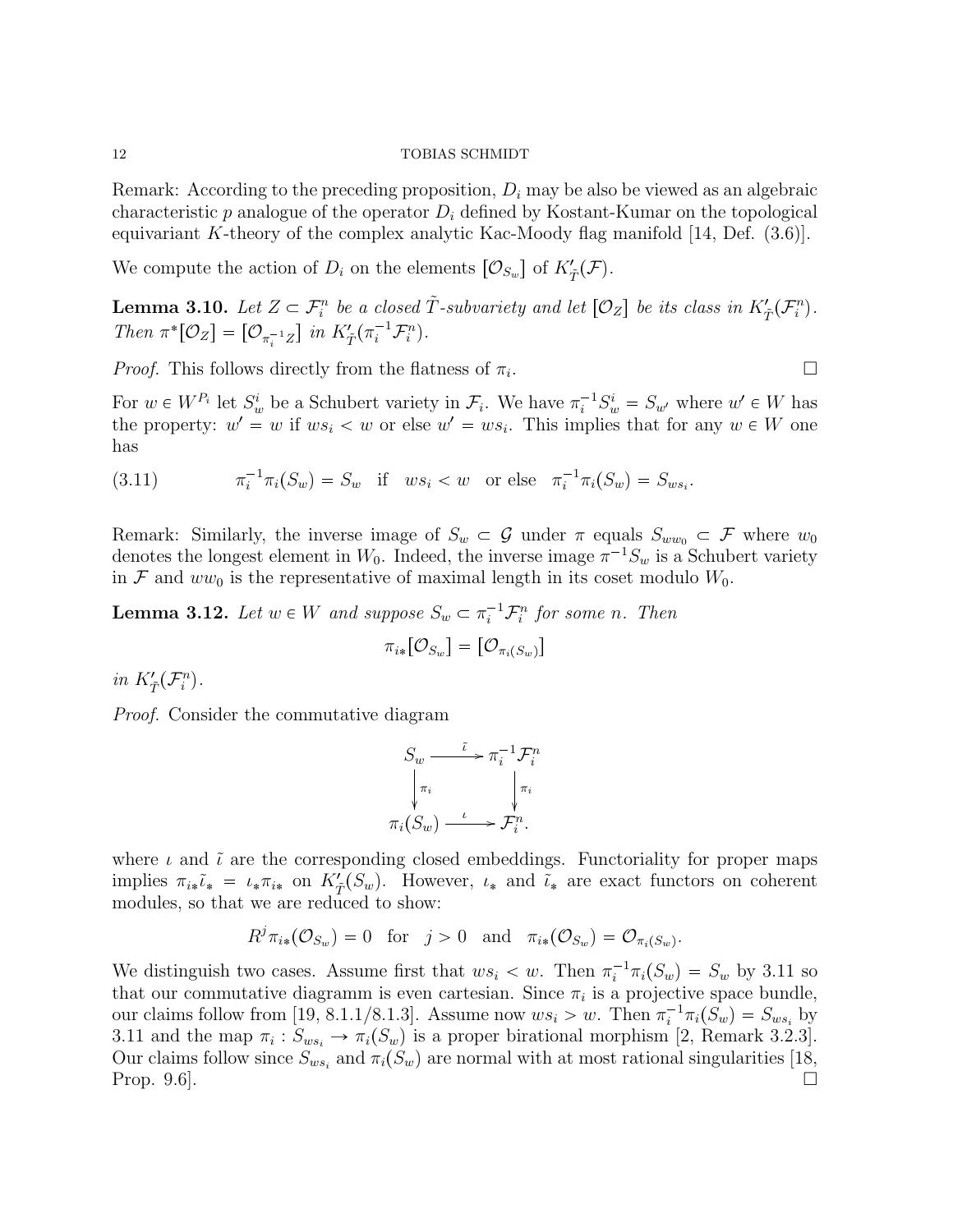**Proposition 3.13.** Let  $w \in W$ . One has

$$
D_i[\mathcal{O}_{S_w}] = \begin{cases} [\mathcal{O}_{S_w}] & \text{if } ws_i < w \\ [\mathcal{O}_{S_{ws_i}}] & \text{if } ws_i > w. \end{cases}
$$

*Proof.* According to the two preceding lemmas we have  $\pi_i^* \pi_{i*} [\mathcal{O}_{S_w}] = [\mathcal{O}_{\pi_i^{-1} \pi_i(S_w)}]$  so that 3.11 implies the assertion.

For the rest of this subsection we assume that our field  $k$  satisfies (HYP). We consider the endomorphism ring

$$
\operatorname{End}_{\overline{\mathbb{F}}_p[\tilde{T}]}(\mathbb{K}'_{\tilde{T}}(\mathcal{F}))^\mathrm{op}
$$

of  $\overline{\mathbb{F}}_p[\tilde{T}]$ -linear operators on  $\mathbb{K}'_{\tilde{T}}(\mathcal{F})$  with multiplication  $(\phi\varphi)(c) = \varphi(\phi(c))$  for  $c \in \mathbb{K}'_{\tilde{T}}(\mathcal{F})$ . In particular,  $\mathbb{K}'_{\tilde{T}}(\mathcal{F})$  is naturally a *right* module over this ring. For an element  $w \in W$ with reduced decomposition  $w = s_{i_1} \cdots s_{i_n}$  we define a linear operator  $D_w$  on  $\mathbb{K}'_{\tilde{T}}(\mathcal{F})$  by

$$
D_w := D_{i_1} \cdots D_{i_n}
$$

and  $D_1 := id$ .

**Lemma 3.14.** The operator  $D_w$  does not depend on the choice of reduced decomposition for w.

*Proof.* According to [1, IV.§1.Prop. 5], it suffices to check for  $i \neq j$  and  $m_{ij} = ord(s_i s_j)$  $\infty$  the relations  $D_i D_j D_i \cdots = D_j D_i D_j \cdots$  with  $m_{ij}$  factors on both sides. According to 3.4 we can check this on Schubert classes. Since W is crystallographic, we have  $m_{ij} \in \{2, 3, 4, 6\},\$ so that the claim can be checked case-by-case. We treat the case  $m_{ij} = 2$ , the other cases follow along the same lines, but with more notation. Since  $m_{ij} = 2$ , we must show that  $D_i$  and  $D_j$  commute. So let  $w \in W$  and let us argue case-by-case. First, if  $ws_i, ws_j < w$ , then  $[O_{S_w}]$  is a fixpoint of  $D_i D_j$  and  $D_j D_i$ . Secondly, if  $ws_i, ws_j > w$ , then  $ws_i s_j > ws_j$ and  $ws_js_i > ws_i$  according to case (b) in the proof of [10, Prop. 5.9] which yields

$$
[\mathcal{O}_{S_w}](D_i D_j) = [\mathcal{O}_{S_{ws_i}}]D_j = [\mathcal{O}_{S_{ws_is_j}}] = [\mathcal{O}_{S_{ws_js_i}}] = [\mathcal{O}_{S_w}](D_j D_i).
$$

By symmetry in i and j, it now remains to consider the case  $ws_j > w$  and  $ws_i < w$ . Then  $[\mathcal{O}_{S_w}](D_i D_j) = [\mathcal{O}_{S_{ws_j}}]$  and  $[\mathcal{O}_{S_w}](D_j D_i) = [\mathcal{O}_{S_{ws_j}}]D_i$ . We have either  $ws_i s_j < ws_j$  or  $ws_is_j \leq w$  according to [10, Prop. 5.9]. In the first case, we are done. The second case leads via  $ws_is_j \leq w < ws_j$  to the first case.

We summarize the properties of the  $D_w$ . Let S be the set of generators  $s_i$  for the affine Coxeter group  $W$ .

**Corollary 3.15.** Let  $w, w' \in W$ . The linear operators  $D_w$  on  $\mathbb{K}'_{\tilde{T}}(\mathcal{F})$  satisfy the relations

$$
D_w D_{w'} = D_{ww'} \text{ if } \ell(w) + \ell(w') = \ell(ww'),
$$

$$
D_s^2 = D_s \quad \text{for any } s \in \mathcal{S}.
$$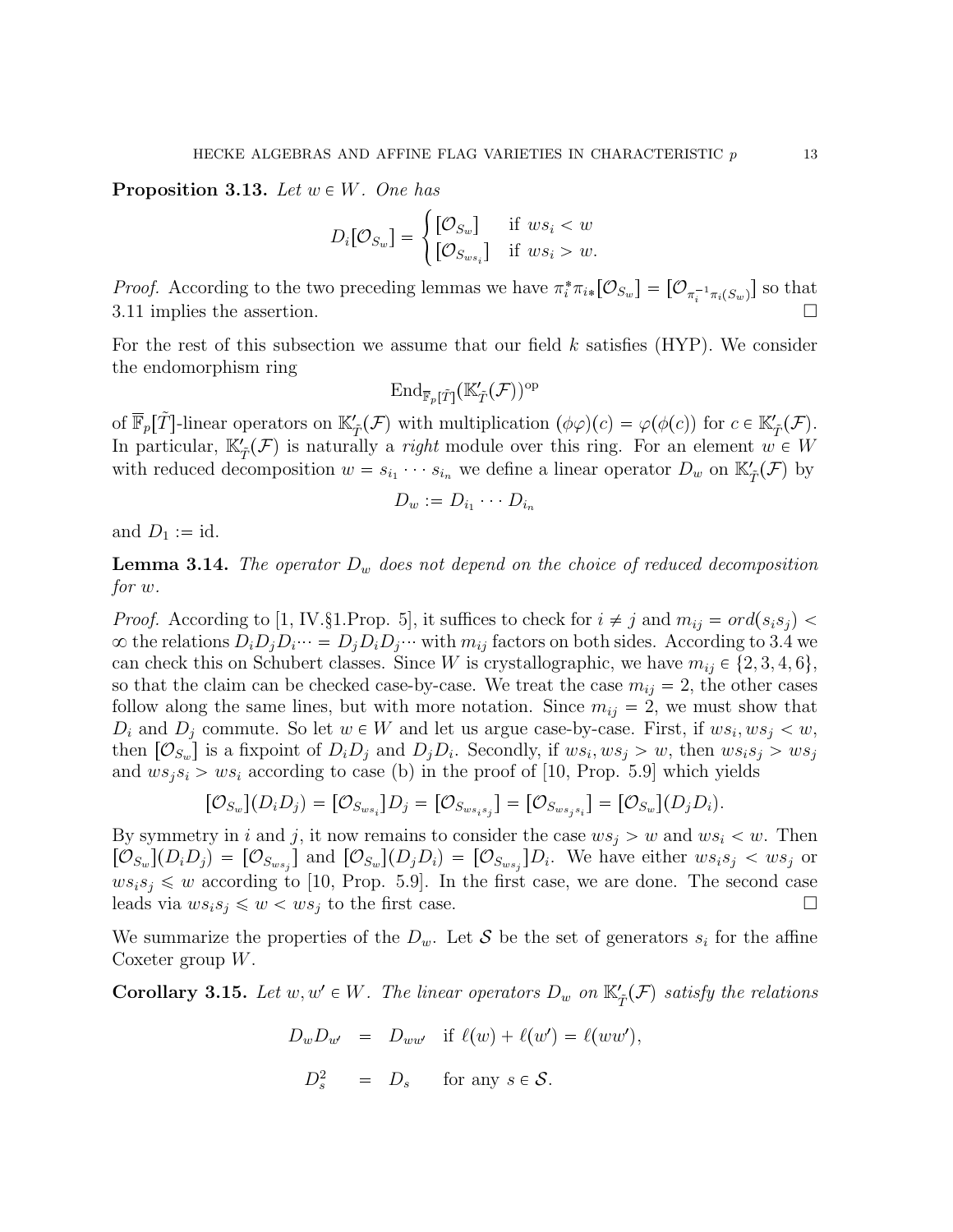Remark: Since  $D_w$  acts linearly on  $\mathbb{K}'_{\tilde{T}}(\mathcal{F})$ , there is an induced action of  $D_w$  on

$$
\mathbb{K}'_H(\mathcal{F}) \simeq \overline{\mathbb{F}}_p[H] \otimes_{\overline{\mathbb{F}}_p[\tilde{T}]} \mathbb{K}'_{\tilde{T}}(\mathcal{F})
$$

for any closed subgroup  $H \subseteq \tilde{T}$  according to 3.3.

Remark: The projection  $\pi : \mathcal{F} \to \mathcal{G}$  is a locally trivial  $G/\text{pr}(\mathcal{B})$ -fibration and we have the linear homomorphism

$$
\pi^*: K'_{\tilde{T}}(S_w) \to K'_{\tilde{T}}(\pi^{-1}S_w).
$$

Flat equivariant base change, as in the proof of 3.6, shows that these homomorphisms commute with transition maps and give in the limit a linear homomorphism  $\pi^* : K'_{\tilde{T}}(\mathcal{G}) \to$  $K_{\tilde{T}}(\mathcal{F})$ . It follows from 3.10 and the subsequent remark that  $\pi^*$  maps the class of  $S_w \subset \mathcal{G}$ to the class of  $S_{ww_0} \subset \mathcal{F}$ . According to 3.4, the induced morphism<br>  $(3.16)$   $\pi^* : \mathbb{K}'_{\tilde{\mathcal{T}}}(\mathcal{G}) \hookrightarrow \mathbb{K}'_{\tilde{\mathcal{T}}}(\mathcal{F})$ 

(3.16) 
$$
\pi^* : \mathbb{K}'_{\tilde{T}}(\mathcal{G}) \hookrightarrow \mathbb{K}'_{\tilde{T}}(\mathcal{F})
$$

is therefore injective.

3.3. mod p Hecke algebras. We assume in the following that k satisfies (HYP). The integral Coxeter-Hecke algebra of  $(W, S)$  with weights  $q_s = 0$  for all  $s \in S$  is given as

$$
\mathscr{H}=\oplus_{w\in W} \ \mathbb{Z}\tilde{Y}_w
$$

with relations

$$
\tilde{Y}_w \tilde{Y}_{w'} = \tilde{Y}_{ww'} \text{ if } \ell(w) + \ell(w') = \ell(ww'),
$$
  

$$
\tilde{Y}_s^2 = -\tilde{Y}_s \text{ for any } s \in \mathcal{S},
$$

cf. [1, Ex. IV.§2.(24)]. We let  $Y_w := (-1)^{\ell(w)} \tilde{Y}_w$  for any w and  $\mathscr{H}_R := \mathscr{H} \otimes_{\mathbb{Z}} R$  for a commutative ring R. We have the monoid

$$
\Lambda^- = \{ \lambda \in \Lambda : \langle \lambda, \alpha \rangle \leq 0 \text{ for all } \alpha \in \Phi^+ \}
$$

of antidominant cocharacters in  $\Lambda$  and its corresponding monoid ring  $\mathbb{Z}[\Lambda^-]$ . One has  $\ell(e^{\lambda}) = \langle \lambda, 2\rho \rangle$  for any  $\lambda \in \Lambda^-$  where  $2\rho$  equals the sum over elements from  $\Phi^+$ . Hence

$$
\Theta: \mathbb{Z}[\Lambda^-] \longrightarrow \mathscr{H}, \lambda \mapsto Y_{e^{\lambda}}
$$

is an injective ring homomorphism. In this way, we view  $\mathbb{Z}[\Lambda^-]$  as a subring of  $\mathcal{H}$ .

**Proposition 3.17.** Letting  $Y_w$  act through  $D_w$  makes  $\mathbb{K}'_{\tilde{T}}(\mathcal{F})$  a right  $\mathscr{H}_{\mathbb{F}_p[\tilde{T}]}$ -module.

*Proof.* The elements  $Y_w$  are a Z-basis of  $\mathcal{H}$  with defining relations  $Y_wY_{w'} = Y_{ww'}$  if  $\ell(w) + \ell(w') = \ell(ww')$  and  $Y_s^2 = Y_s$  for any  $s \in \mathcal{S}$ . Acccording to 3.15 the map  $Y_w \mapsto D_w$ extends therefore to a ring homomorphism between  $\mathscr{H}_{\mathbb{F}_p[\tilde{T}]}$  and  $\text{End}_{\mathbb{F}_p[\tilde{T}]}(\mathbb{K}'_{\tilde{T}}(\mathcal{F}))^{\text{op}}$ .

We view the algebra  $\mathscr{H}_{\bar{\mathbb{F}}_p[\tilde{T}]}$  via its multiplication as a right module over itself.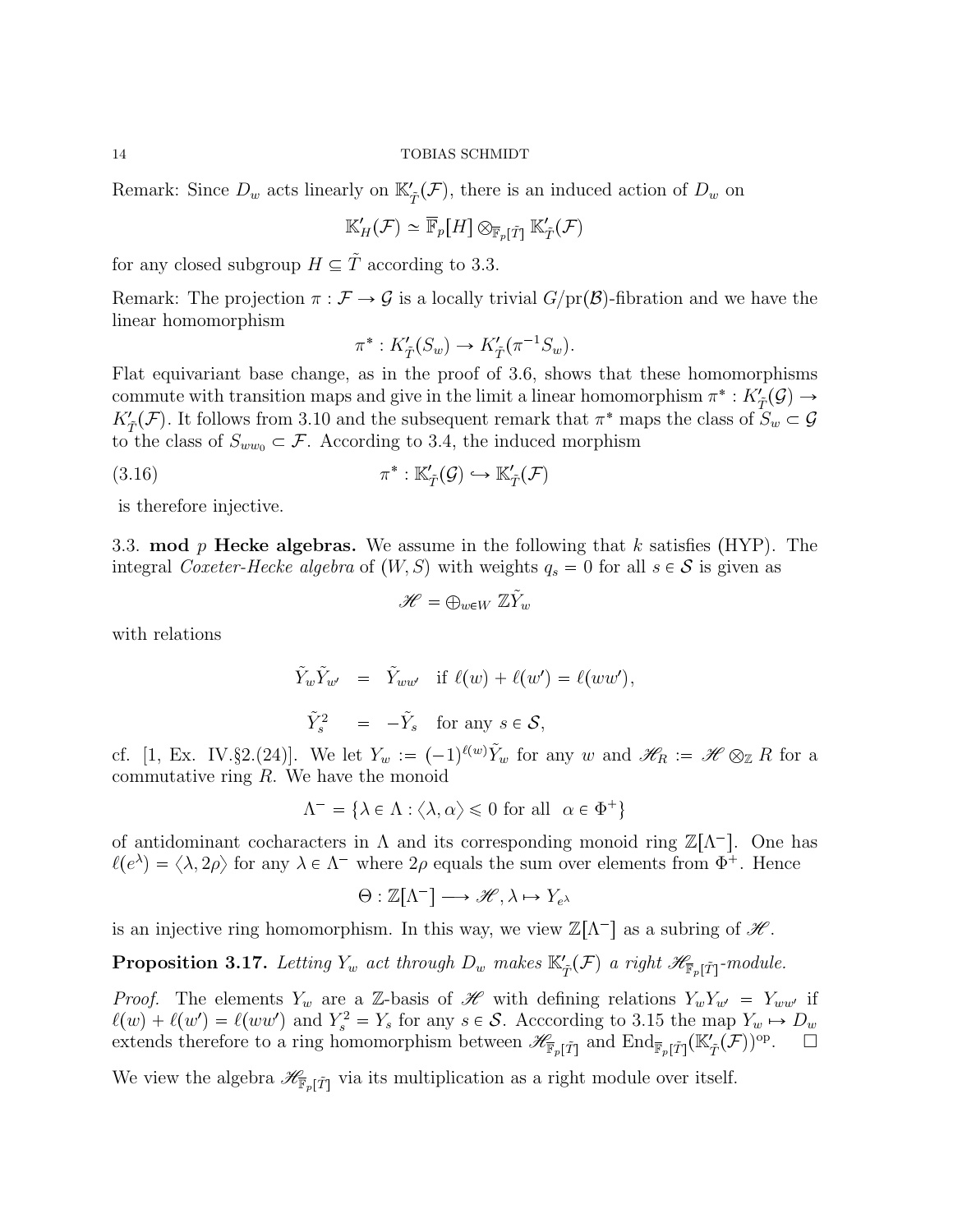**Theorem 3.18.** There is an isomorphism of right  $\mathscr{H}_{\overline{\mathbb{F}}_p[\tilde{T}]}$ -modules

$$
\Xi: \mathscr{H}_{\overline{\mathbb{F}}_p[\tilde{T}]} \xrightarrow{\simeq} \mathbb{K}'_{\tilde{T}}(\mathcal{F}), \ Y_w \mapsto [\mathcal{O}_{S_w}].
$$

Specialising at  $\tilde{T} = 1$  yields an isomorphism of right  $\mathscr{H}_{\overline{\mathbb{F}}_p}$ -modules  $\mathscr{H}_{\overline{\mathbb{F}}_p} \simeq \mathbb{K}'(\mathcal{F})$ .

*Proof.* The first map is  $\overline{\mathbb{F}}_p[\tilde{T}]$ -linear and bijective 3.4. It is equivariant for the action of any  $Y_s$  by 3.13 and therefore for the action of any  $Y_w$ . The second statement follows from the remark after 3.15.

We show that the Grassmannian  $\mathcal G$  gives rise to a Hecke submodule in  $\mathbb K'_{\tilde{T}}(\mathcal F)$  for the image of  $\Theta$ . One has  $\ell(e^{-\lambda}w) = \ell(w^{-1}e^{\lambda}) = \ell(w) + \ell(e^{-\lambda})$  for any  $\lambda \in \Lambda^-$  and  $w \in W_0$ . This means that the elements from  $\Lambda^+ := -\Lambda^- = w_0(\Lambda^-)$  are the minimal representatives in their corresponding cosets modulo  $W_0$ . Hence, the set  $\Lambda^+$  is in bijection with the set of double classes  $W_0 \setminus W/W_0$  and so we have  $\mathbb{K}'_{\tilde{T}}(\mathcal{G}) = \bigoplus_{\lambda \in \Lambda^+} \overline{\mathbb{F}}_p[\tilde{T}][\mathcal{O}_{S_{\lambda}}]$  by 3.4. We denote the specialisation of  $\pi^*$  at  $\tilde{T} = 1$  by  $\pi_1^*$  and consider the image Im  $\pi_1^* \subset \mathbb{K}'(\mathcal{F})$ . Note that the ring  $\overline{\mathbb{F}}_p[\Lambda^-]$  acts on  $\mathbb{K}'(\mathcal{F})$  by restricting the  $\mathscr{H}_{\overline{\mathbb{F}}_p}$ -action via  $\Theta$ .

Corollary 3.19. The isomorphism  $\Xi$  induces an isomorphism

$$
Y_{w_0}\overline{\mathbb{F}}_p[\Lambda^-] \xrightarrow{\simeq} \text{Im } \pi_1^*
$$

as right  $\overline{\mathbb{F}}_p[\Lambda^-]$ -modules. In particular, Im  $\pi_1^*$  is a free  $\overline{\mathbb{F}}_p[\Lambda^-]$ -module of rank 1.

Proof. If  $\lambda \in \Lambda^+$ , then  $e^{\lambda}w_0 = w_0e^{w_0(\lambda)}$  with  $w_0(\lambda) \in \Lambda^-$ . The  $\overline{\mathbb{F}}_p[\tilde{T}]$ -module Im  $\pi^*$  is therefore freely generated by the classes of the  $S_{w_0e^{\lambda}}$  where  $\lambda \in \Lambda^-$ . Given another  $\mu \in \Lambda^-$ , one has  $\ell(w_0 e^{\lambda} e^{\mu}) = \ell(w_0 e^{\lambda}) + \ell(e^{\mu})$  and therefore  $D_{e^{\mu}}[\mathcal{O}_{S_{w_0 e^{\lambda}}}] = [\mathcal{O}_{S_{w_0 e^{\lambda+\mu}}}] \in \text{Im } \pi^*$ . This implies all assertions.

We now turn back to the *p*-adic setting of the introduction. Let F be a *p*-adic local field with ring of integers  $o_F$ . Let G be a simply-connected semi-simple and simple  $o_F$ -split group scheme. We let  $k = F$ , the algebraic closure of F or any perfect field extension of the residue field of  $o_F$ . We may then apply all previous results to the k-group  $G \otimes_{o_F} k$ and its associated affine Grassmannian  $\mathcal G$  resp. affine flag variety  $\mathcal F$  over k. On the other hand, let  $I \subset G(F)$  be an Iwahori-subgroup of the p-adic group  $G(F)$ . The mod p Iwahori-Hecke algebra of  $G(F)$  equals the convolution algebra  $\overline{\mathbb{F}}_p[I\backslash G(F)/I]$  of  $\overline{\mathbb{F}}_p$ -valued functions with finite support on the double cosets of  $G(F)$  mod I. A  $\mathbb{F}_p$ -basis is given by the characteristic functions of the double cosets  $I\backslash G(F)/I$  which, in turn, are in bijection with the group W. Denote by  $\tau_w$  the characteristic function of  $IwI, w \in W$ . By the Iwahori-Matsumoto presentation [11] there is an algebra isomorphism

$$
\iota_{\text{IM}} : \overline{\mathbb{F}}_p[I \backslash G(F)/I] \xrightarrow{\simeq} \mathscr{H}_{\overline{\mathbb{F}}_p}, \ \tau_w \mapsto \tilde{Y}_w.
$$

Let  $G_0 = G(o_F)$  and consider the mod p spherical Hecke algebra  $\overline{\mathbb{F}}_p[G_0\backslash G(F)/G_0]$ . A  $\overline{\mathbb{F}}_p$ basis is given by the characteristic functions of the double cosets  $G_0\backslash G(F)/G_0$ . Choosing a uniformizer  $\varpi \in o_F$ , the refined Cartan decomposition gives a bijection between  $\Lambda^-$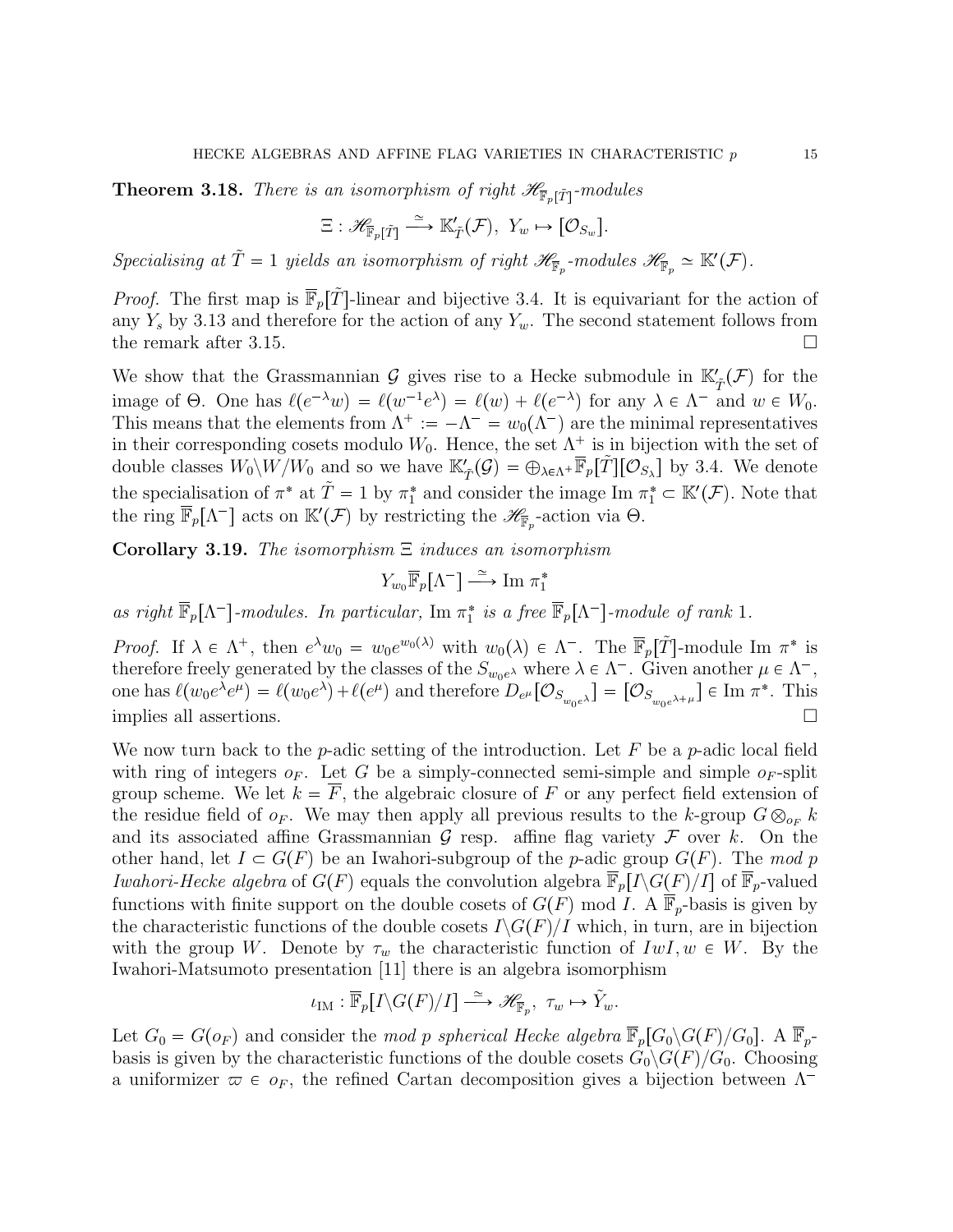and  $G_0\backslash G(F)/G_0$  by mapping  $\lambda$  to the double class of  $\lambda(\varpi)$ . Denote by  $\tilde{\tau}_{\lambda}$  the characteristic function of this latter double class. The mod  $p$  Satake map from  $[8]$  is an algebra isomorphism

$$
\iota_{\mathcal{S}} : \overline{\mathbb{F}}_p[G_0 \backslash G(F)/G_0] \xrightarrow{\simeq} \overline{\mathbb{F}}_p[\Lambda^-]
$$

which allows us to consider the homomorphism

$$
\overline{\mathbb{F}}_p[G_0\backslash G(F)/G_0] \to \overline{\mathbb{F}}_p[I\backslash G(F)/I]
$$

given by the composite  $\iota_{\text{IM}}^{-1} \circ \Theta \circ \iota_{\text{S}}$ . The value of  $\iota_{\text{IM}}^{-1} \circ \Theta \circ \iota_{\text{S}}$  on  $\tilde{\tau}_{\lambda}$  is given by

$$
\sum_{\mu \in \Lambda^-,\mu \geqslant_{\mathbb{R}} \lambda} c_{\lambda,\mu} (-1)^{\ell(e^{\mu})} \tau_{e^{\mu}}.
$$

Here, the matrix  $c_{\lambda,\mu}$  is upper triangular with entries in  $\overline{\mathbb{F}}_p$  and  $c_{\lambda,\lambda} = 1$  whose inverse matrix has all nonzero entries equal to 1 [9, Prop. 5.1]. Moreover,  $\mu \geq R$   $\lambda$  if and only if  $\mu - \lambda$  is a non-negative real linear combination of positive coroots. We finish by summarizing the discussion.

**Theorem 3.20.** The right  $\overline{\mathbb{F}}_p[I\backslash G(F)/I]$ -module  $\mathbb{K}'(\mathcal{F})$  realizes the regular representation. The right  $\overline{\mathbb{F}}_p[G_0\backslash G(F)/G_0]$ -module  $\mathbb{K}'(\mathcal{G})$  realizes the regular representation. The homomorphism  $\pi_1^* : \mathbb{K}'(\mathcal{G}) \to \mathbb{K}'(\mathcal{F})$  is equivariant with respect to the map  $\iota_{\text{IM}}^{-1} \circ \Theta \circ \iota_S$ .

# **REFERENCES**

- [1] Nicolas Bourbaki. Lie groups and Lie algebras. Chapters 4–6. Elements of Mathematics (Berlin). Springer-Verlag, Berlin, 2002. Translated from the 1968 French original by Andrew Pressley.
- [2] Michel Brion and Shrawan Kumar. Frobenius splitting methods in geometry and representation theory, volume 231 of *Progress in Mathematics*. Birkhäuser Boston, Inc., Boston, MA, 2005.
- [3] Michel Demazure. Désingularisation des variétés de Schubert généralisées. Ann. Sci. École Norm.  $Sup. (4)$ , 7:53–88, 1974. Collection of articles dedicated to Henri Cartan on the occasion of his 70th birthday, I.
- [4] Gerd Faltings. Algebraic loop groups and moduli spaces of bundles. J. Eur. Math. Soc. (JEMS), 5(1):41–68, 2003.
- [5] Mark Goresky, Robert Kottwitz, and Robert Macpherson. Homology of affine Springer fibers in the unramified case. Duke Math. J., 121(3):509–561, 2004.
- [6] Ulrich Görtz. Affine Springer fibers and affine Deligne-Lusztig varieties. In Affine flag manifolds and principal bundles, Trends Math., pages 1–50. Birkhäuser/Springer Basel AG, Basel, 2010.
- [7] Elmar Grosse-Klönne. From pro-p Iwahori-Hecke modules to  $(\phi, \Gamma)$ -modules I. Duke Math. J. (to appear).
- [8] Florian Herzig. A Satake isomorphism in characteristic p. Compos. Math., 147(1):263–283, 2011.
- [9] Florian Herzig. The classification of irreducible admissible mod p representations of a p-adic  $GL_n$ . Invent. Math., 186(2):373–434, 2011.
- [10] James E. Humphreys. Reflection groups and Coxeter groups, volume 29 of Cambridge Studies in Advanced Mathematics. Cambridge University Press, Cambridge, 1990.
- [11] Nagayoshi Iwahori and Hideya Matsumoto. On some Bruhat decomposition and the structure of the Hecke rings of p-adic Chevalley groups. *Inst. Hautes Études Sci. Publ. Math.*, (25):5–48, 1965.
- [12] Masaki Kashiwara and Mark Shimozono. Equivariant K-theory of affine flag manifolds and affine Grothendieck polynomials. Duke Math. J., 148(3):501–538, 2009.